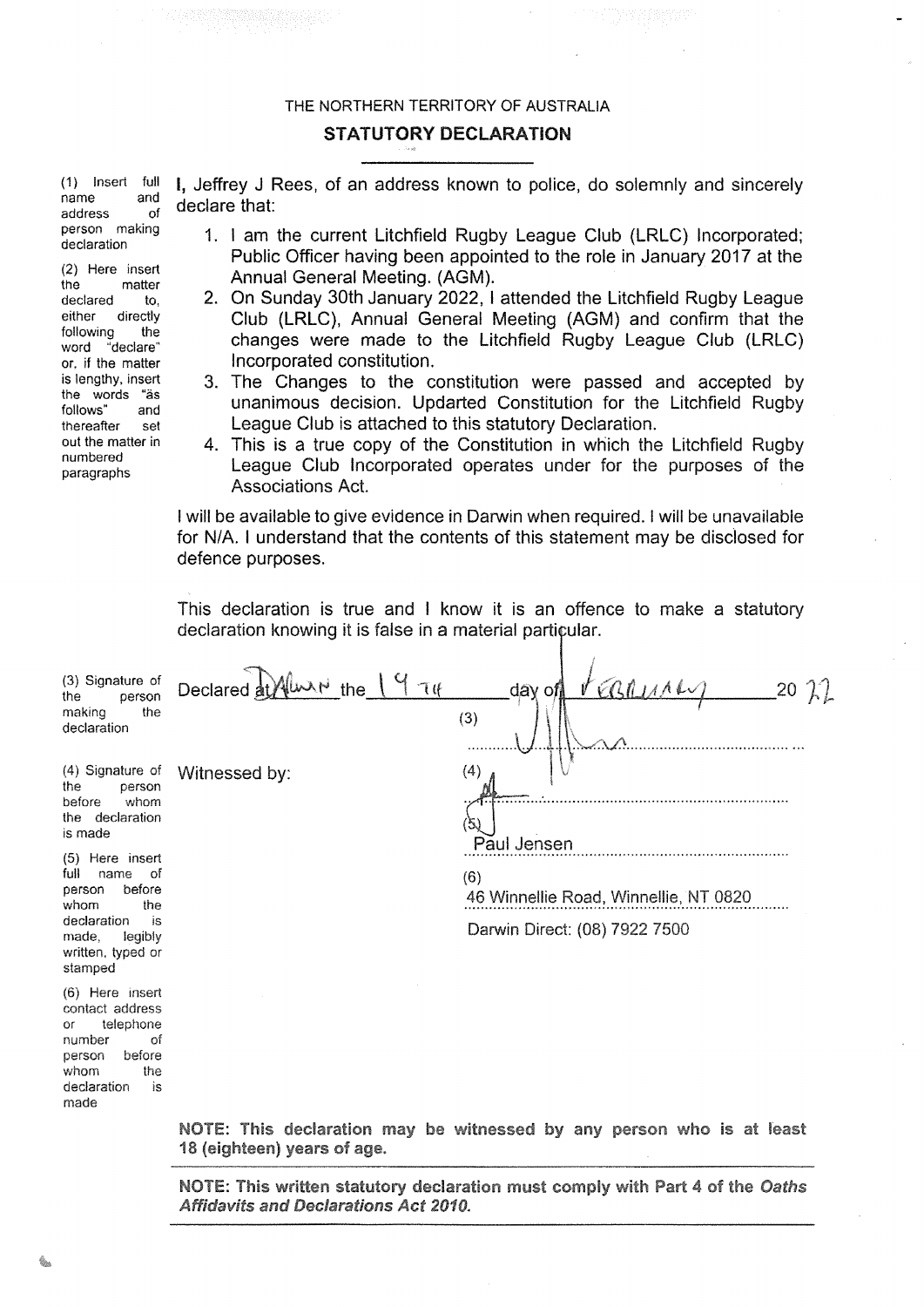

# CONSTITUTION OF THE LITCHFIELD RUGBY LEAGUE CLUB INCORPORATED.

| This is the annexure marked "A" referred to in the statutory declaration |                                               |  |  |
|--------------------------------------------------------------------------|-----------------------------------------------|--|--|
| Name of public<br>officer                                                | Jeffery J Rees                                |  |  |
| Made on (date)                                                           | 17.02.2022                                    |  |  |
| Before me                                                                |                                               |  |  |
|                                                                          | igrature of witness on statutory declaration) |  |  |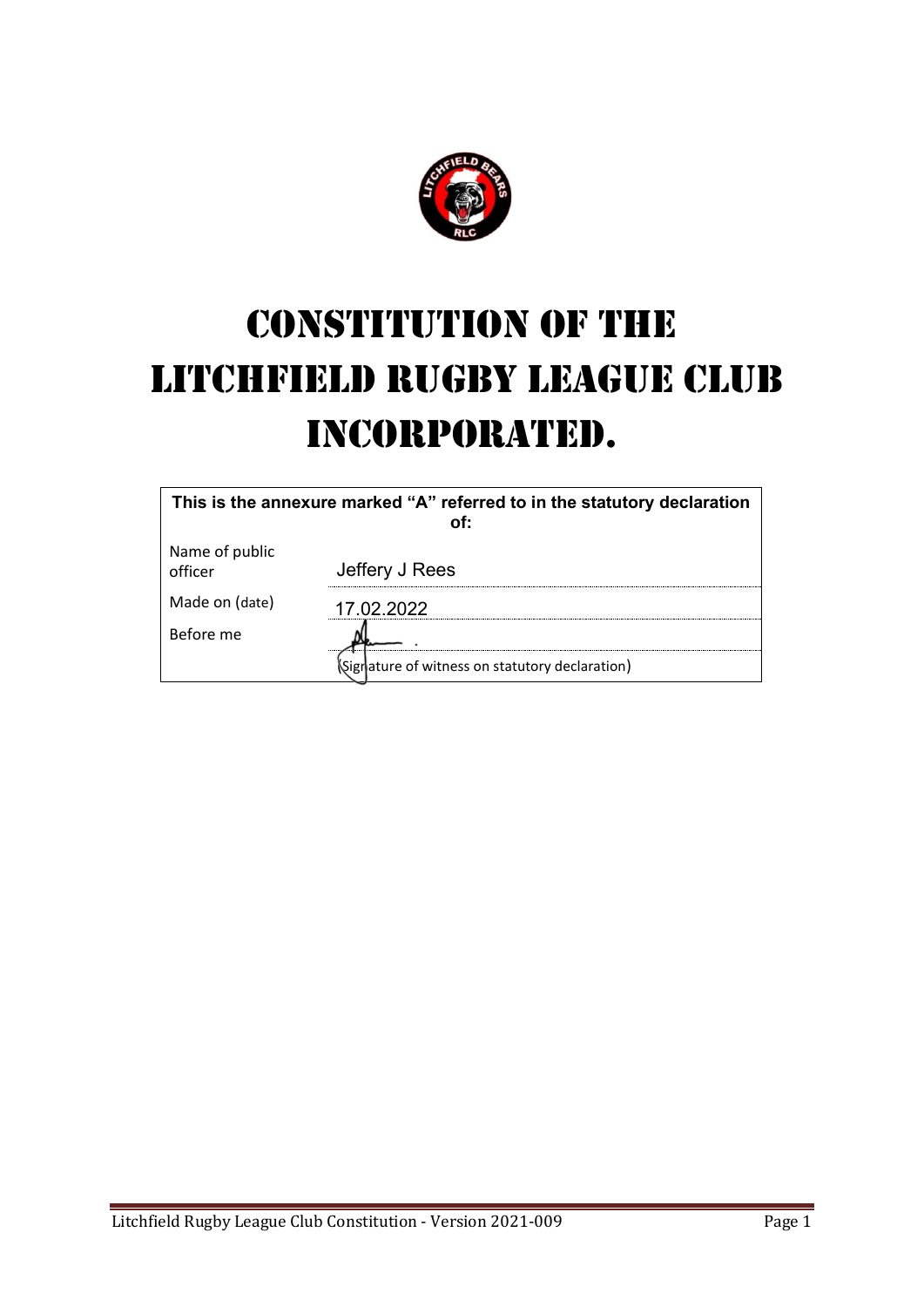| <b>Table of Contents</b>                        | Page No: |
|-------------------------------------------------|----------|
| Part 1 - Preliminary                            | 5        |
| Name of Association<br>$1_{-}$                  | 5        |
| Objects and purposes<br>2.                      | 5        |
| Minimum number of member<br>3.                  | 5        |
| 4. Definitions                                  | 5        |
| Part 2 – Constitution and Powers of Association | 6        |
| 5. Powers of Association                        | 6        |
| 6. Effect of Constitution                       | 6        |
| 7. Inconsistency between Constitution and Act   | 6        |
| 8.<br>Altering the Constitution                 | 6        |
| Part 3 - Members                                | 6        |
| Division 1 - Membership                         | 6        |
| 9. Application for membership                   | 6        |
| 10. Approval of Committee                       | 7        |
| 11. Joining fee                                 | 7        |
| 12. Annual membership fees                      | 8        |
| Division 2 - Rights of members                  | 9        |
| 13. General                                     | 9        |
| 14. Voting                                      | 9        |
| 15. Notice of meetings and special resolutions  | 9        |
| 16. Access to information on Association        | 10       |
| 17. Raising grievances and complaints           | 10       |
| 18. Associate members                           | 10       |
| 19. Termination of membership                   | 10       |
| 20. Death of a member or whereabouts unknown    | 10       |
| 21. Suspension or expulsion of members          | 11       |
| 22. Appeals against suspension or expulsion     | 11       |
| Part 4 - Management Committee                   | 11       |
| 23. Role and powers                             | 11       |
| 24. Composition of Committee                    | 12       |
| 25. Delegation                                  | 12       |
| 26. Eligibility of committee                    | 12       |
| 27. Nominations for election to committee       | 13       |
| 28. Retirement of committee members             | 13       |
| 29. Election by default                         | 14       |
| 30. Election by ballot                          | 14       |
| 31. Vacating office                             | 14       |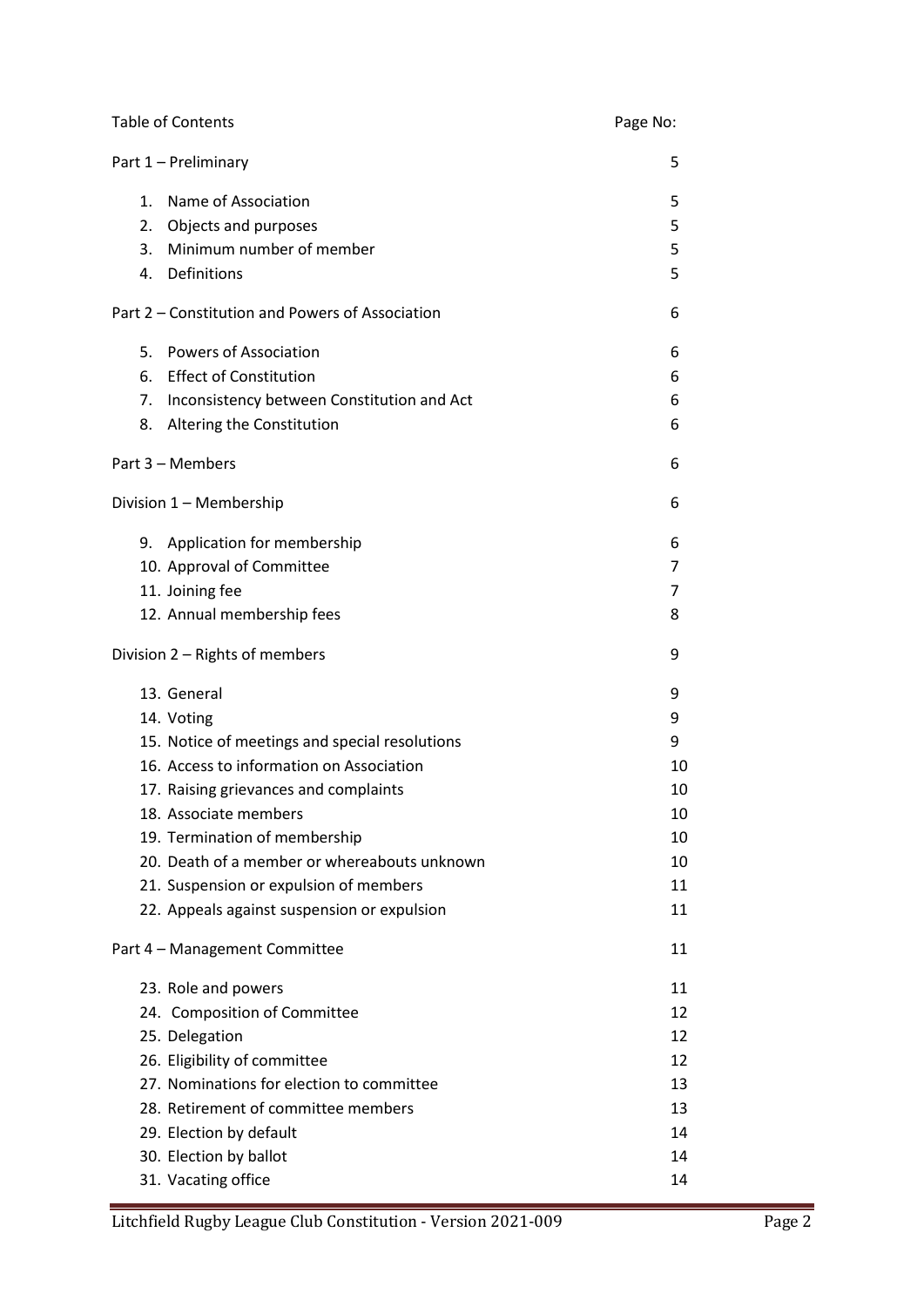| 32. Removal of committee member                      | 15 |
|------------------------------------------------------|----|
| 33. Filling casual vacancy on committee              | 15 |
| 34. Collective responsibility of committee           | 15 |
| 35. Chairperson and Vice-Chairperson                 | 15 |
| 36. Secretary                                        | 16 |
| 37. Treasurer                                        | 16 |
| 38. Public Officer                                   | 17 |
|                                                      |    |
| Part 5 – Meetings of Management Committee            | 17 |
| 39. Frequency and calling of meetings                | 17 |
| 40. Voting and decision making                       | 17 |
| 41. Quorum                                           | 17 |
| 42. Procedure and order of business                  | 17 |
| 43. Disclosure of interest                           | 18 |
| Part 6 - General Meetings                            | 18 |
| 44. Convening general meetings                       | 18 |
| 45. Special general meetings                         | 18 |
| 46. Annual general meetings                          | 19 |
| 47. Special resolutions                              | 19 |
| 48. Notice of meetings                               | 19 |
| 49. Quorum at general meetings                       | 20 |
| 50. Lack of quorum                                   | 20 |
| 51. Voting                                           | 20 |
| 52. Proxies                                          | 21 |
| Part 7 - Financial Management                        | 21 |
| 53. Financial year                                   | 21 |
| 54. Funds and accounts                               | 21 |
| 55. Accounts and audits                              | 21 |
| Part 8 – Grievance and disputes                      | 22 |
| 56. Grievance and disputes procedures                | 22 |
| Part 9 - Miscellaneous                               | 23 |
| 57. Common seal                                      | 23 |
| 58. Distribution of surplus assets on winding up     | 23 |
| 59. Coaches/Coaching specifications                  | 23 |
| 60. Conflicts of Interest                            | 24 |
| 61. Junior players playing above age groups          | 24 |
| 62. Code of Conduct                                  | 24 |
| 63. Liquor License transfer to new nominee/committee | 24 |
| 64. Disputes Resolution Sub-Committee                | 25 |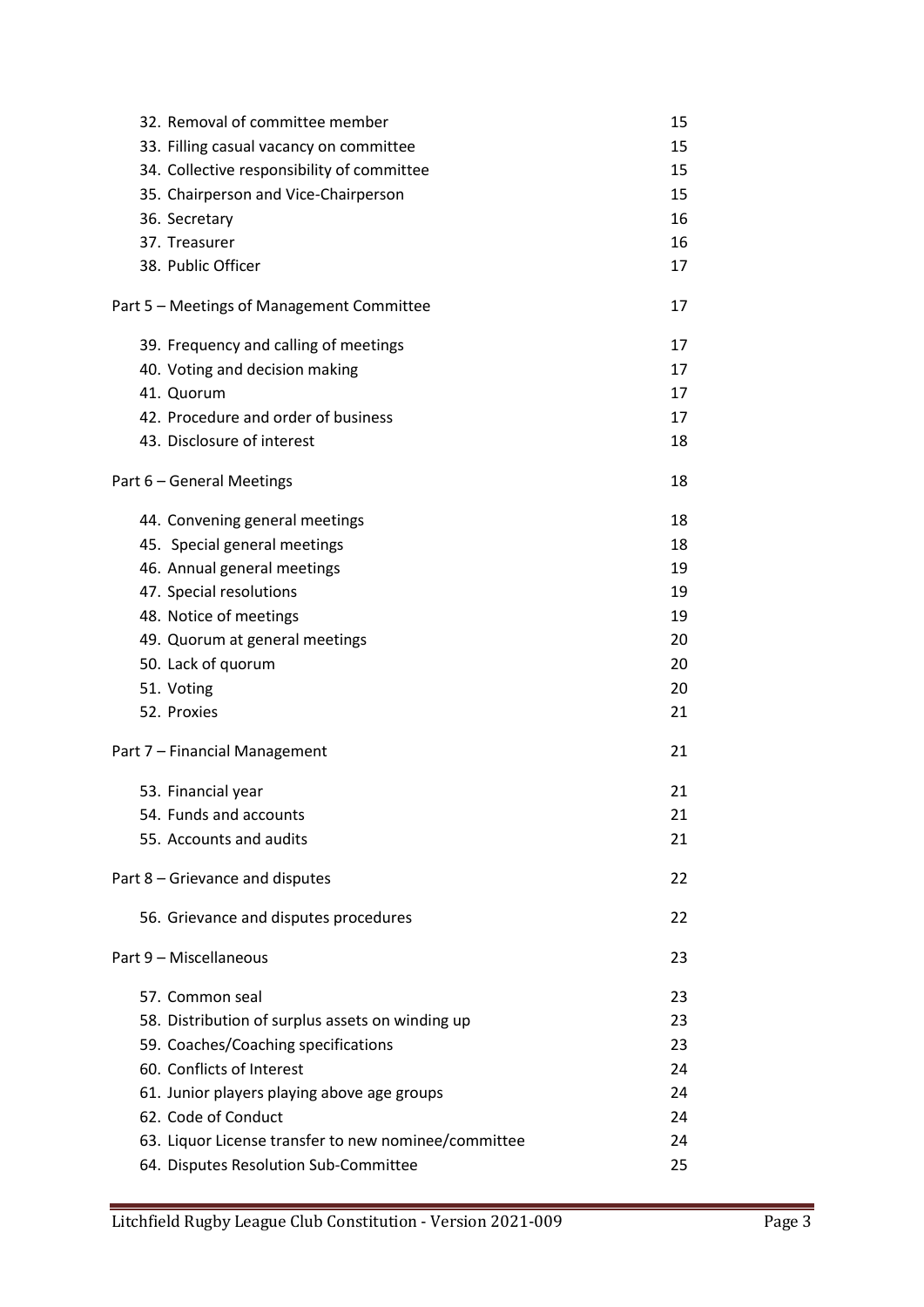| 65. Intellectual Property Rights of the Association | 26 |
|-----------------------------------------------------|----|
| 66. Award / Presentation ceremonies                 | 27 |
| 67. Annual Awards                                   | 28 |
| 68. Junior team selection schedule                  | 29 |
| 69. Sub Committee/s Terms of Reference (ToR)        | 29 |
| 70. Life Nominations                                | 30 |
| Schedule to the Constitution                        | 32 |
| Part 1 - Mandatory details                          |    |
| Part 2 - Replaceable Details                        | 33 |
| Part 3 – Additional details                         | 34 |
|                                                     |    |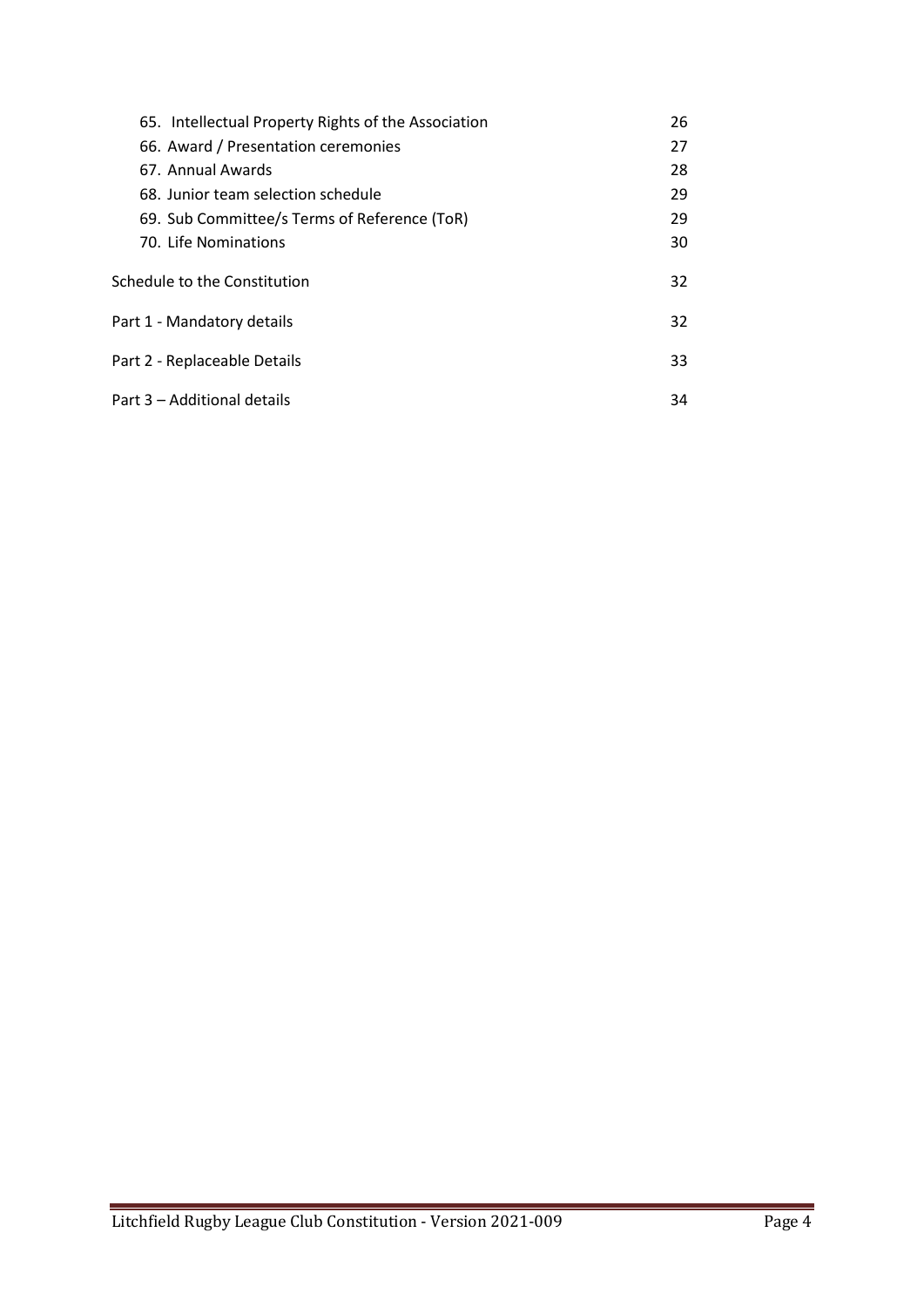# CONSTITUTION OF LITCHFIELD RUGBY LEAGUE CLUB INCORPORATED

# **PART 1 – PRELIMINARY**

### **1. Name**

The name of the incorporated association ("the Association") is the LITCHFIELD RUGBY LEAGUE CLUB.

### **2. Objects and purposes**

The objects and purposes of the Association are:

- (a) The promotion of all sport and in particular the sport of Rugby League.
- (b) The pursuit of all lawful means for the furtherance of the Association and the sport of Rugby League.

### **3. Minimum number of members**

The Association must have in accordance with Section 26 of the Act not less than 10 members.

### **4. Definitions**

In this Constitution, unless the contrary intention appears -

"Act" means the *Associations Act* and regulations made under that Act;

"Committee" means the Management Committee of the Association;

"financial institution" means an authorised deposit-taking institution within the meaning of Section 5 of the *Banking Act 1959* of the Commonwealth;

"general meeting" means a general meeting of members convened in accordance with clause 4

"member" means a member of the Association;

"register of members" means the register of the Association's members established and maintained under Section 34 of the Act;

"special resolution" means a resolution notice of which is given under Clause 47 and passed in accordance with Section 37 of the Act.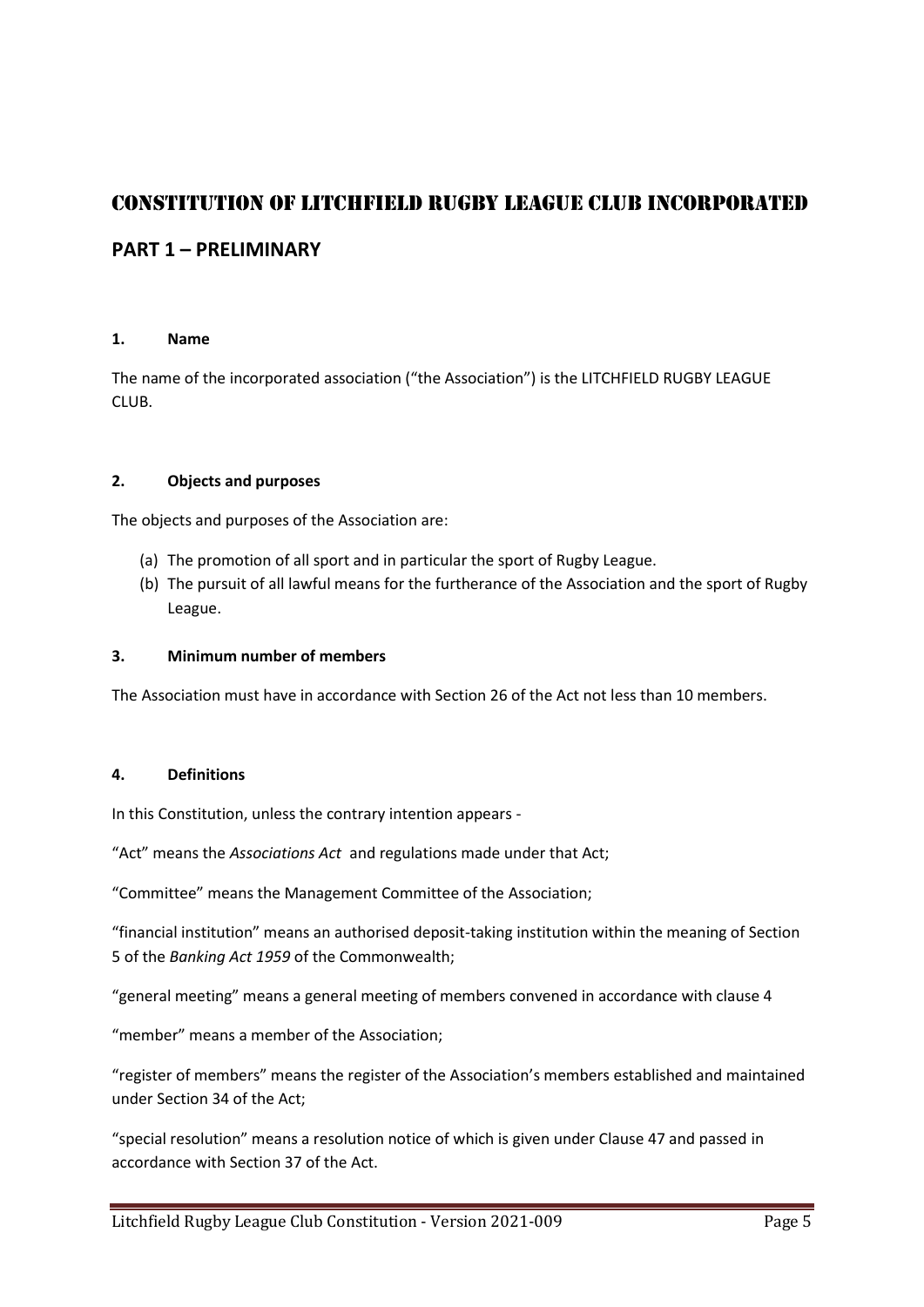# **PART 2 – CONSTITUTION AND POWERS OF ASSOCIATION**

### **5. Powers of Association**

For achieving its objects and purposes, the Association has the powers conferred by sections 11 and 13 of the Act.

Subject to the Act, the Association may do all things necessary or convenient for carrying out its objects or purposes, and in particular, may –

- (a) Acquire, hold and dispose of real or personal property;
- (b) Open and operate accounts with financial institutions;
- (c) Invest its money in any security in which trust monies may lawfully be invested;
- (d) Raise and borrow money on the terms and in the manner it considers appropriate;
- (e) Secure the repayment of money raised or borrowed, or the payment of a debt or liability;
- (f) Appoint agents to transact business on its behalf; and
- (g) Enter into any other contract it considers necessary or desirable.

#### **6. Effect of Constitution**

This Constitution binds every member and the Association to the same extent as if every member and the Association had signed and sealed this Constitution and agreed to be bound by it.

#### **7. Inconsistency between Constitution and Act**

If there is any inconsistency between this Constitution and the Act, the Act prevails.

#### **8. Altering the Constitution**

- (1) The Association may alter this Constitution by special resolution but not otherwise
- (2) If the Constitution is altered, the Public Officer must ensure compliance with section 23 of the Act.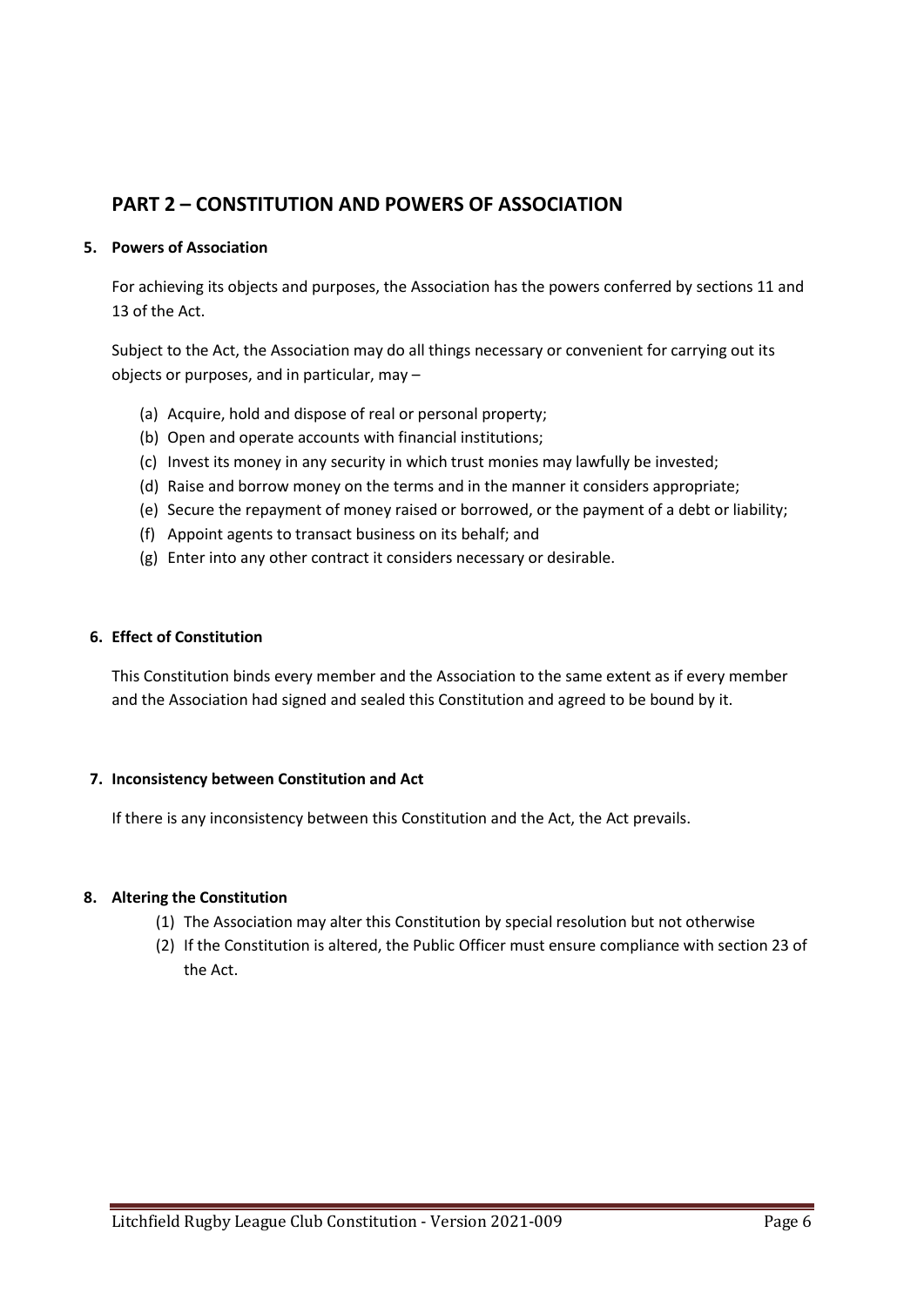# **PART 3 – MEMBERS**

### **Division 1 – Membership**

### **9. Application for membership**

To apply to become a member of the Association a person must

- (a) Submit a written application for membership to the Committee –
- (i) In a form provided and approved by the Committee

### **10. Approval of Committee**

(1) The Committee must consider any application made under Clause 9 at the next available committee meeting and must accept or reject the application at that meeting or the next.

(2) If an application is rejected, the applicant may appeal against the decision by giving notice to the Secretary within 14 days after being advised of the rejection.

(3) If an applicant gives notice of an appeal against the rejection of his or her application, the Committee must reconsider the application at the next committee meeting after receipt of the notice of appeal.

(4) If after reconsidering an application the Committee reaffirms its decision to reject the application, the decision is final.

(5) Any persons suspended or disqualified by another Rugby Legue Club or by the governing body of Rugby League in the Northern Territory shall not be accepted for membership during the period of suspension or disqualification.

### **11**. **Joining fee**

(1) If an application for membership is approved by the Committee, the applicant becomes a member on payment of the joining fee.

(2) The joining fee is either –

(a) Single membership:

Restricted to persons over the age of 18

(b) Family membership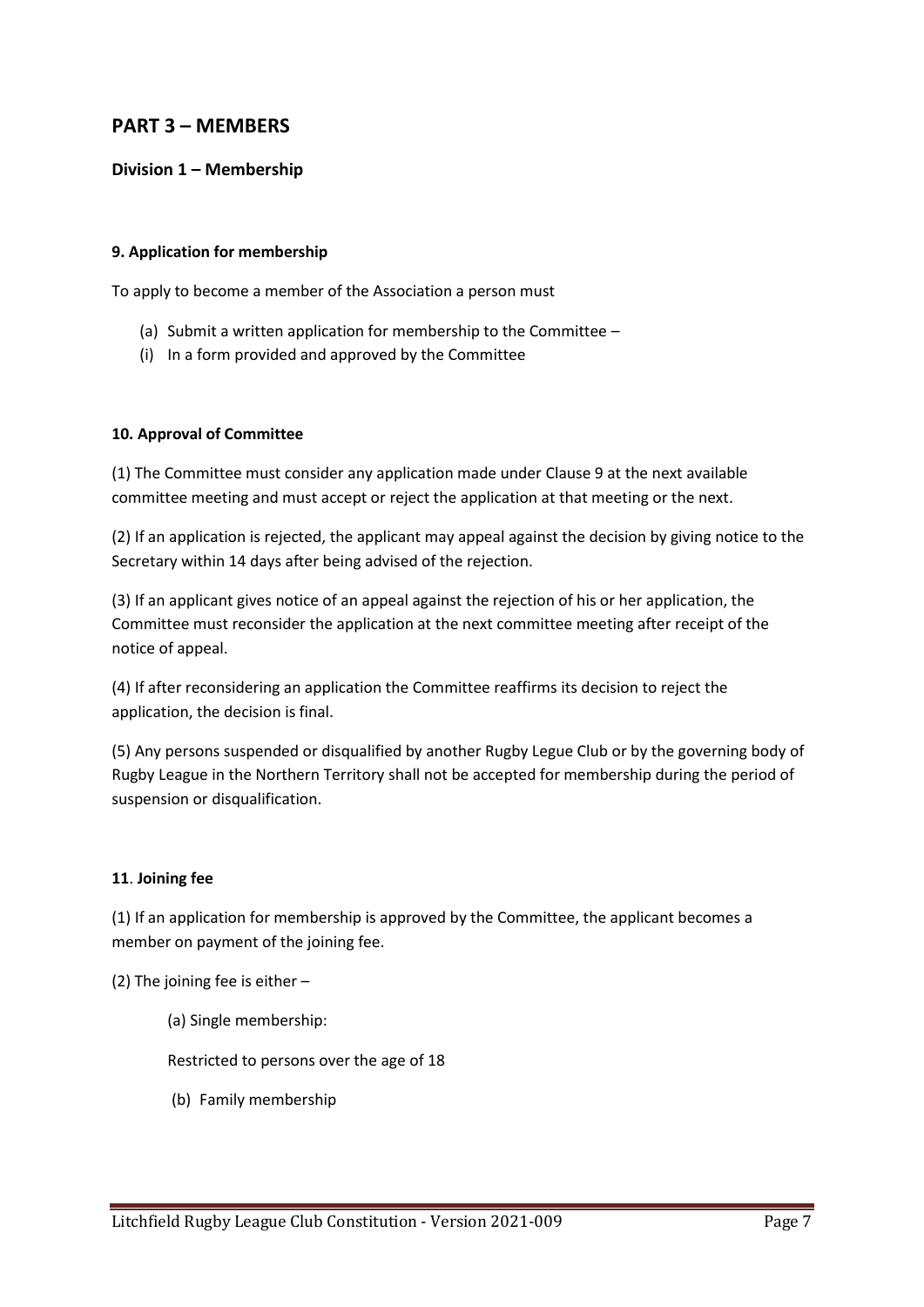Persons under the age of 18 years will be subject to family membership. Persons included in family membership will not be restricted but shall only include relations of the primary membership holder.

(c) Life membership

As per 12.4

(d) Associate member

Determined by committee and includes Club Patron

A list of all paid players shall be provided to team coaches upon request or as required for the committee to conduct its business.

### **12. Annual membership fees**

(1) The annual membership fee is the amount determined from time to time by resolution at a general meeting.

(2) Junior and/or non- playing members whose subscription is not paid within 3 months after the first competition round date is set down by the governing administrative body of Rugby League in the Northern Territory ceases to be a member unless the committee determines otherwise.

(3) Senior membership clause:

The association undertakes, while administrative procedure is in place, to pay annual fee to the governing body of Rugby League in the Northern Territory for the purpose of registration of senior players. The players are registered on payment of this fee to the Association.

A senior member while through the governing body of Rugby League is registered to the Association does not maintain the rights of members until full payment of joining fee is received as per 11(1) and 12(2).

Notwithstanding the above, all senior players (Under 18's and above); all membership fees shall be paid before the first game of the NTRL competition round, (not including pre-season games and/or other pre-season tournaments). Otherwise non-financial member/players shall not be included on team sheets and shall not be permitted to compete in any association/NTRL sanctioned competition rounds until all of their fees are paid in full.

Special provisions may be considered, only by the governing committee of the Association on the day, for individuals that request application in writing, by virtue of exceptional circumstances. Should any player/member be granted exceptional circumstances, that player/member shall enter into an agreement with the Association, to enable full payment under a payment plan contract.

Should any such player/member enter into such an arrangement/contract and default and/or breach any terms or conditions within the agreement/contract; that player/member shall be considered a non-financial member and the elements of this constitution including, but not limited to the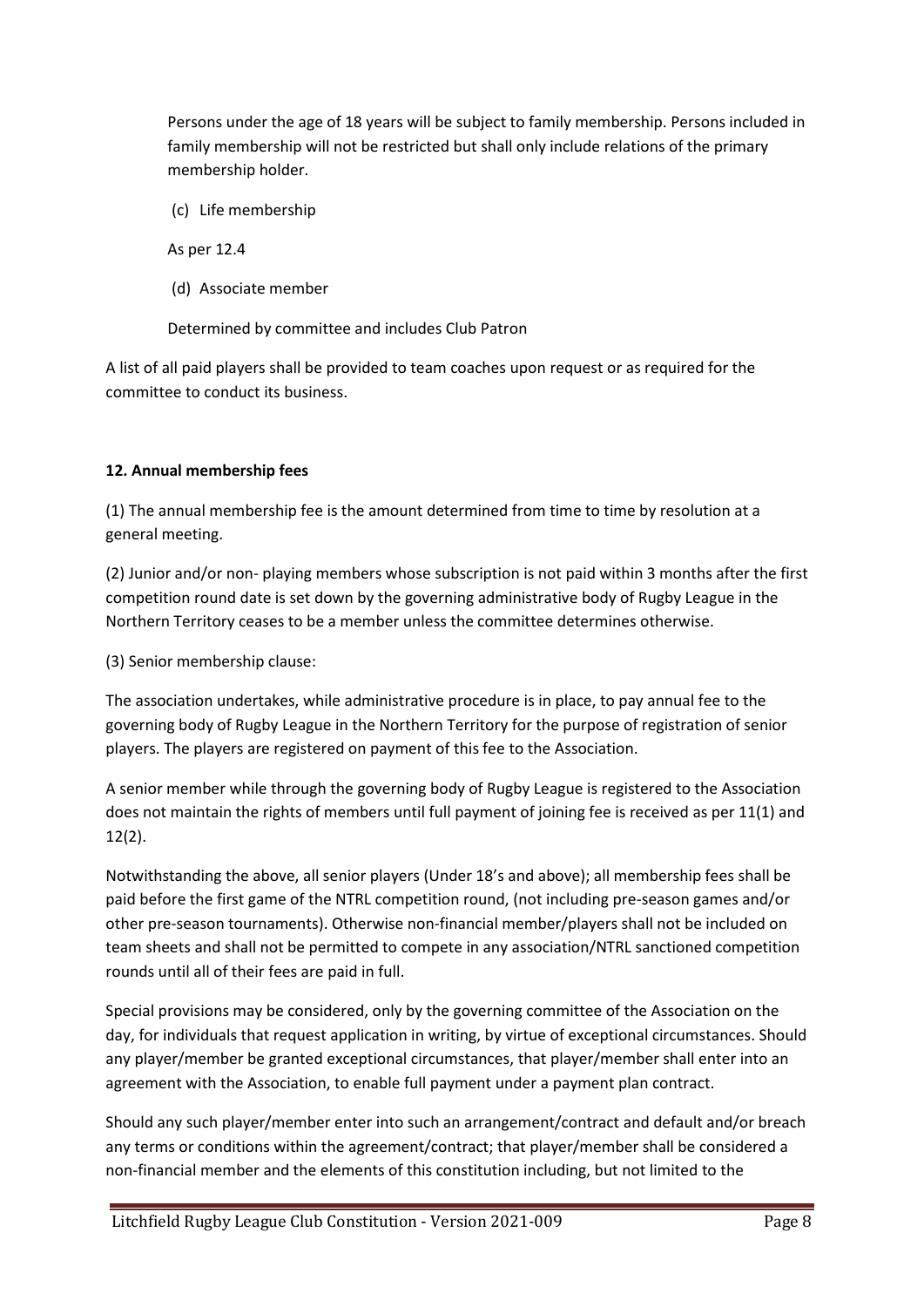permission to play any Association and/or NTRL sanctioned competitions and voting rights shall be revoked immediately.

### (4) Life Membership

The privileges of life membership shall entitle the holder the waiving of membership fees, attendance and voting rights as well as the right to stand for any office with the Association at any annual, special general or open committee meeting.

Nominations for Life Membership:

- (a) Nominees shall have given a minimum of 10 years outstanding service to the Association.
- (b) Nominations must be in writing and signed by at least 2 members of the Association.
- (c) A vote shall be taken at the Annual General Meeting and endorsed by at least 75% of the members with voting rights present.
- (d) Life membership shall be forfeited by misconduct considered detrimental to the objectives of the Association.
- (e) A maximum of 5 persons annually will be accepted for nomination.
- (f) A player who has played 200 senior games for the Association shall automatically be "Eligible for Consideration to become life members". (Game Total includes games played for the Northern Territory Institute of Sport (NTIS) whilst also registered as a Litchfield Bears Registered Player).
- (g) Acknowledgment of life membership shall be made at the following Annual General Meeting.

# **Division 2 – Rights of members**

### **13. General**

(1) Subject to Clause 14(2), 12(2) and 12(3), a member may exercise the rights of membership when his or her name is entered in the register of members.

(2) A right of membership of the Association:

- (a) is not capable of being transferred or transmitted to another person and:
- (b) terminates on the cessation of membership whether by death, resignation or otherwise.

### **14**. **Voting**

(1) Subject to subclause (2), (3), and (18), each member has one vote at general meetings of the Association.

(2) A member is not eligible to vote until 10 working days after his or her application has been accepted.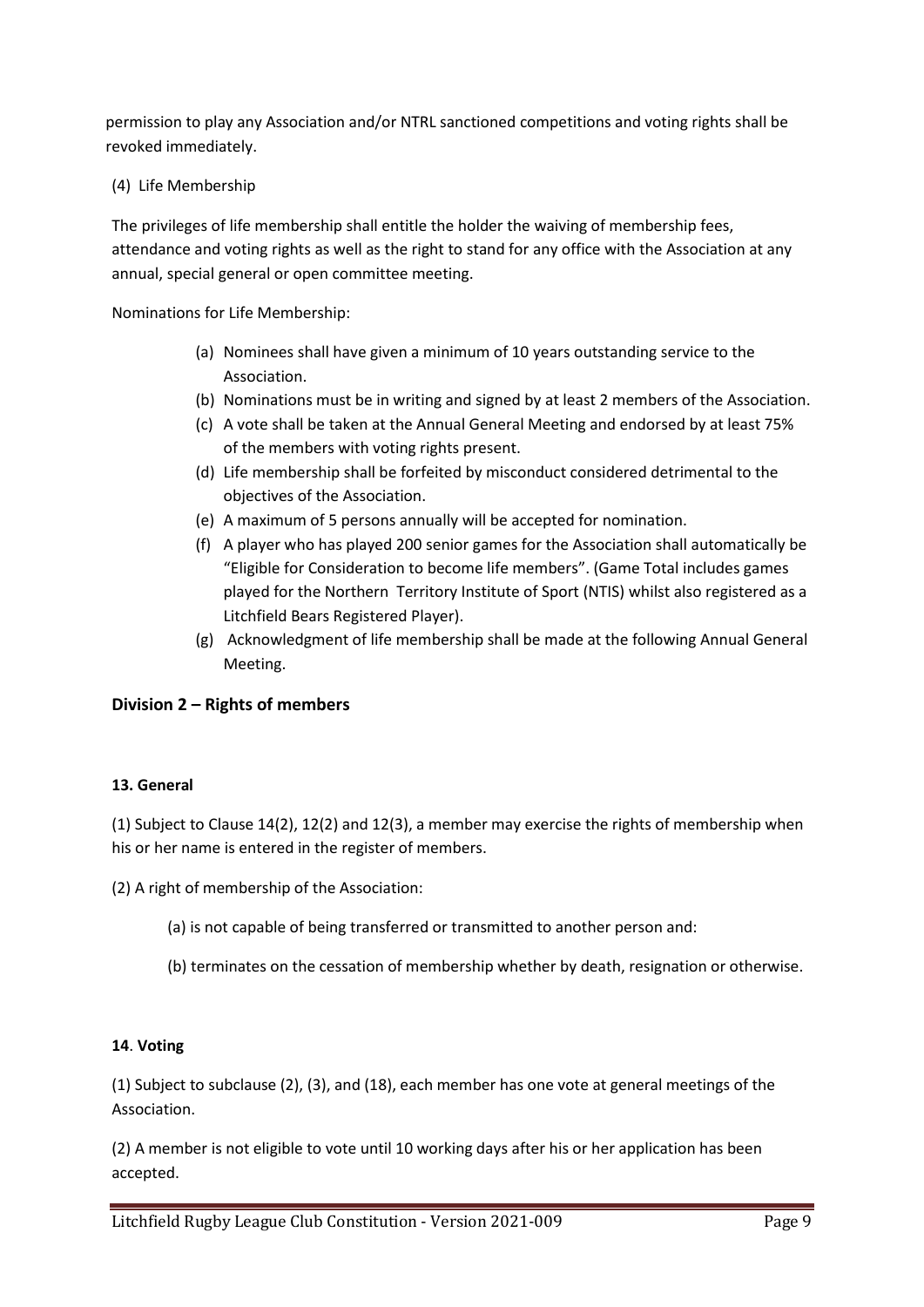(3) A member must be a financial member of the Association as 12(2) to have the rights of members i.e. voting. (as Annual General Meeting is held after end of financial year all persons voting must have been members of the association in the previous financial year and subject to 12(2), 12(3) and 14(2).

### **15**. **Notice of meetings and special resolutions**

The Secretary must give all members notice of general meetings and special resolutions in the matter and time prescribed by this Constitution by either post or by public Notice in the Northern Territory newspaper.

### **16. Access to information on Association**

The following must be available for inspection by members:

- (a) A copy of this Constitution;
- (b) Minutes of general meetings;
- (c) Annual reports and annual financial reports.

### **17. Raising grievances and complaints**

(1) A member may, (in writing only, unless determined by the committee appropriate to take action without complaint or grievance in writing), raise a grievance or complaint about a committee member, the Committee or another member of the Association.

(2) The grievance or complaint must be dealt with by the procedures set out in Part 8 of the Constitution.

### **18. Associate members**

An associate must not vote but may have other rights as determined by the Committee or by resolution at a general meeting.

# **Division 3 – Termination, death, suspension and expulsion**

### **19. Termination of membership**

Membership of the Association may be terminated by –

- (a) A notice of resignation addressed and posted to the Association or given personally to the Secretary or another committee member;
- (b) Non-payment of the annual membership fee within the time allowed under clause 12(2); or
- (c) Expulsion in accordance with this Division.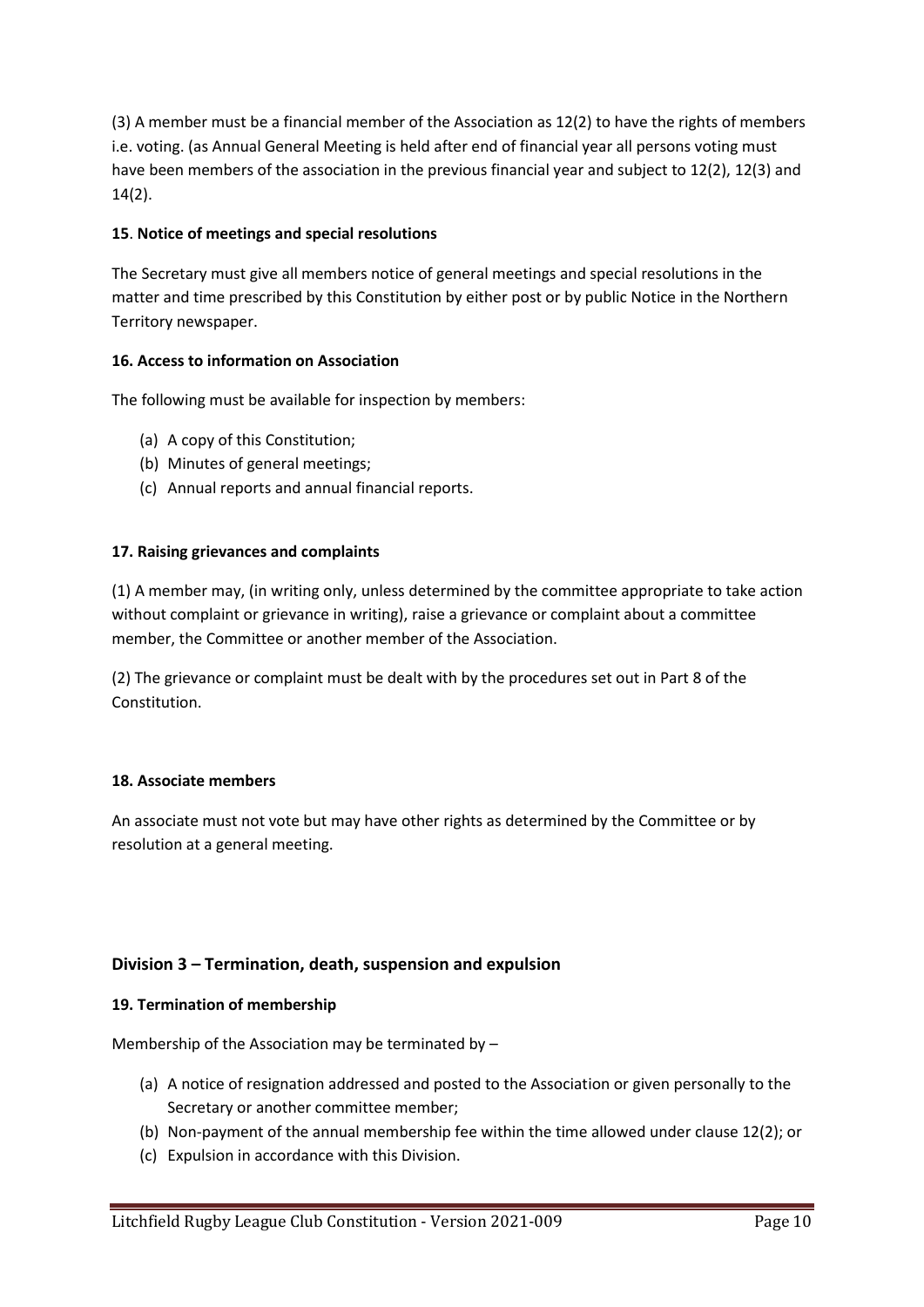### **20. Death of member or whereabouts unknown**

If a member dies or the whereabouts of a member are unknown, the Committee must cancel the member's membership.

### **21. Suspension or expulsion of members**

(1) If the committee considers that a member should be suspended or expelled because his or her conduct is detrimental to the interests of the Association, the committee must give notice of the proposed suspension or expulsion to the member.

(2) The notice must –

(a) be in writing and include –

(i) the time, date and place of the committee meeting at which the question of that suspension or expulsion will be decided; and

(ii) the particulars of the conduct; and

(b) be given to the member not less than 30 days before the date of the committee meeting referred to in paragraph (a) (i).

(3) At the meeting, the committee must afford the member a reasonable opportunity to be heard or to make representations in writing.

(4) The committee may suspend or expel or decline to suspend or expel the member from the Association and must give written notice of the decision and the reason for it to the member.

(5) Subject to Clause 22, the decision to suspend or expel a member takes effect 14 days after the day on which notice of the decision is given to the member.

### **22. Appeals against suspension or expulsion**

(1) A member who is suspended or expelled under Clause 21 may appeal against that suspension or expulsion by giving notice to the Secretary within 14 days after receipt of the committee's decision.

(2) The appeal must be considered at a general meeting of the Association and the member must be afforded a reasonable opportunity to be heard at the meeting or to make representations in writing prior to the meeting for circulation at the meeting.

(3) The members present at the general meeting must, by resolution, either confirm or set aside the decision of the committee to suspend or expel the member.

(4) The member is not suspended or does not cease to be a member until the decision of the committee to suspend or expel him or her is confirmed by a resolution of the members.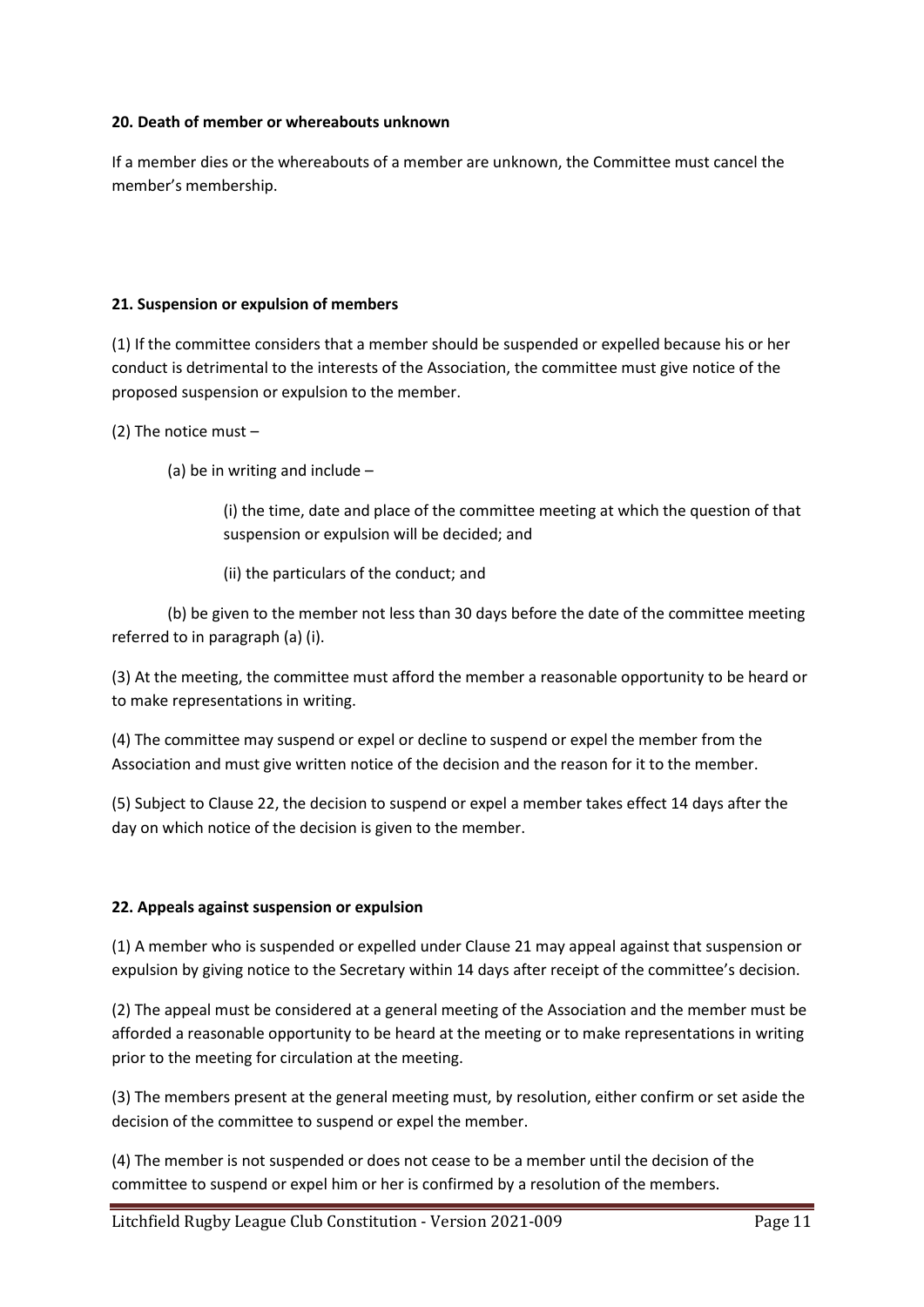# **Part 4 – Management Committee**

### **Divison 1 – General**

### **23. Role and powers**

(1) The business of the Association must be managed by or under the direction of a management committee.

(2) The committee may exercise all the powers of the Association except those matters that the Act or this Constitution requires the Association to determine through a general meeting of members.

(3) The committee may appoint and remove staff.

(4) The committee may establish one or more subcommittees consisting of the members of the Association the committee considers appropriate.

### **24. Composition of Committee**

(1) The management committee consist of –

- (a) A Chairperson;
- (b) A vice-Chairperson;
- (c) A Secretary
- (d) A Treasurer: and
- (e) Committee members (maximum 8).

(2) Appointment of Public Officer as per Sect 27 of the Act.

### **25. Delegation**

(1) The committee may delegate to a subcommittee or staff any of its powers and functions other than –

- (a) this power of delegation; or
- (b) a duty imposed on the committee by the Act or any other law.

(2) The delegation must be in writing and may be subject to the conditions and limitations the committee considers appropriate.

(3) The committee may, in writing, revoke wholly or in part the delegation.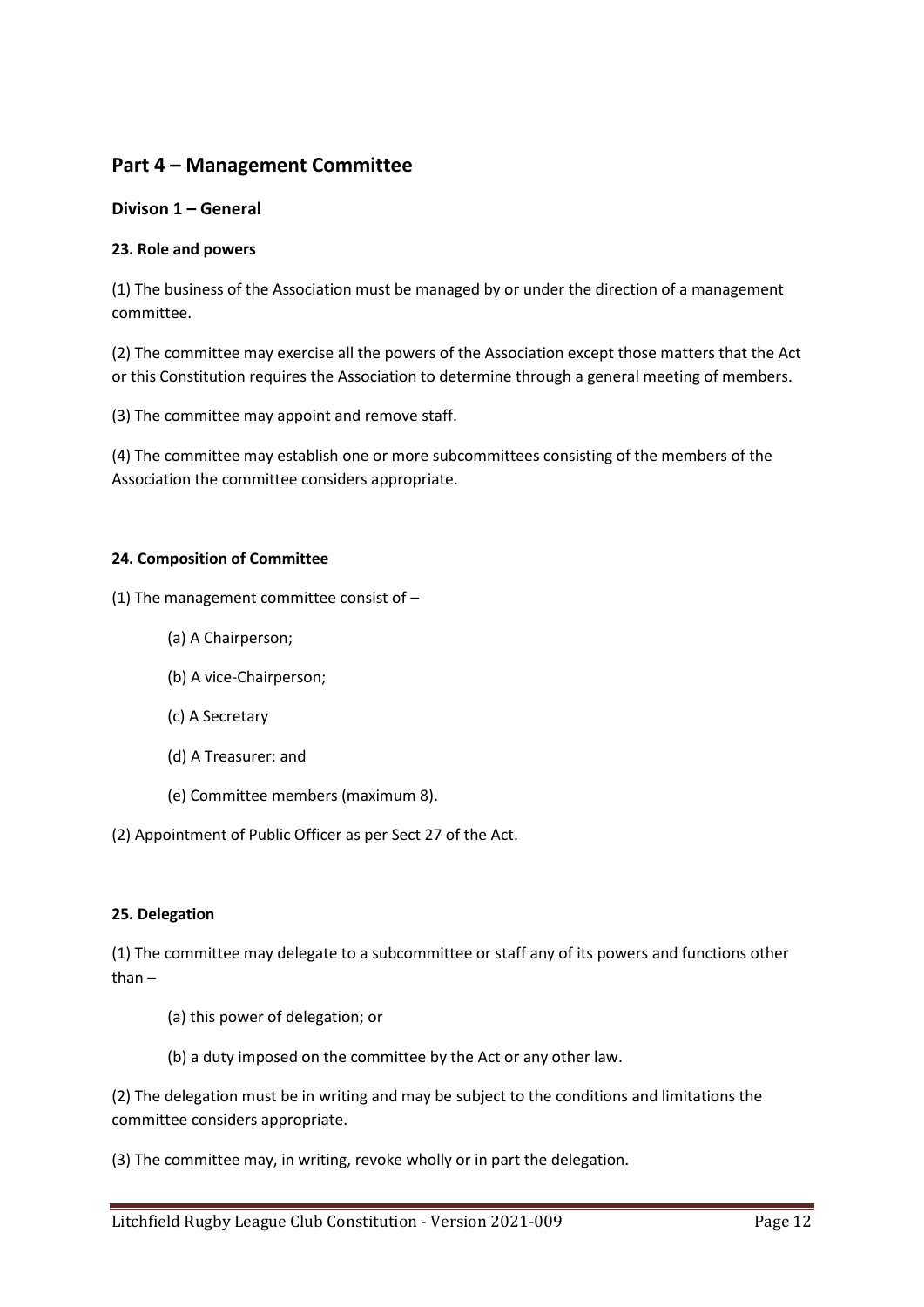### **Division 2 – Tenure of office**

### **26. Eligibility of committee members**

(1) A committee member must be a member who is 18 years or over.

(2) A committee member must be a financial member of the Association.

(3) Committee members must be elected to the committee at an Annual General Meeting or appointed under Clause 33.

NOTE: Any person in a position that are renumerated by the Association (in terms of monies and/or any other gratuities), and/or any family member or other such person who maintains a close personal relationship with that person, shall not be eligible to be elected and/or appointed as a committee member.

### **27. Nominations for election to committee**

(1) A member is not eligible for election to the committee unless the Secretary receives a written nomination for that member by another member not less than 7 days before the date of the next Annual General Meeting.

(2) The nomination must be signed by –

- (a) the nominator and a seconder; and
- (b) the nominee to signify his or her willingness to stand for election.

(3) A person who is eligible for election or re-election under this clause may –

- (a) propose or second himself or herself for election or re-election; and
- (b) vote for himself or herself.

Refer to Clause 26 for clarification on ineligibility for nomination of any renumerated positions/persons to any committee position within the association.

#### **28. Retirement of committee members**

(1) A committee holds office until the next Annual General Meeting unless the member vacates the office under Clause 31 or is removed under Clause 32.

(2) Subject to sub-clause (3), at an Annual General Meeting the office of each committee member becomes vacant and elections for a new committee must be held.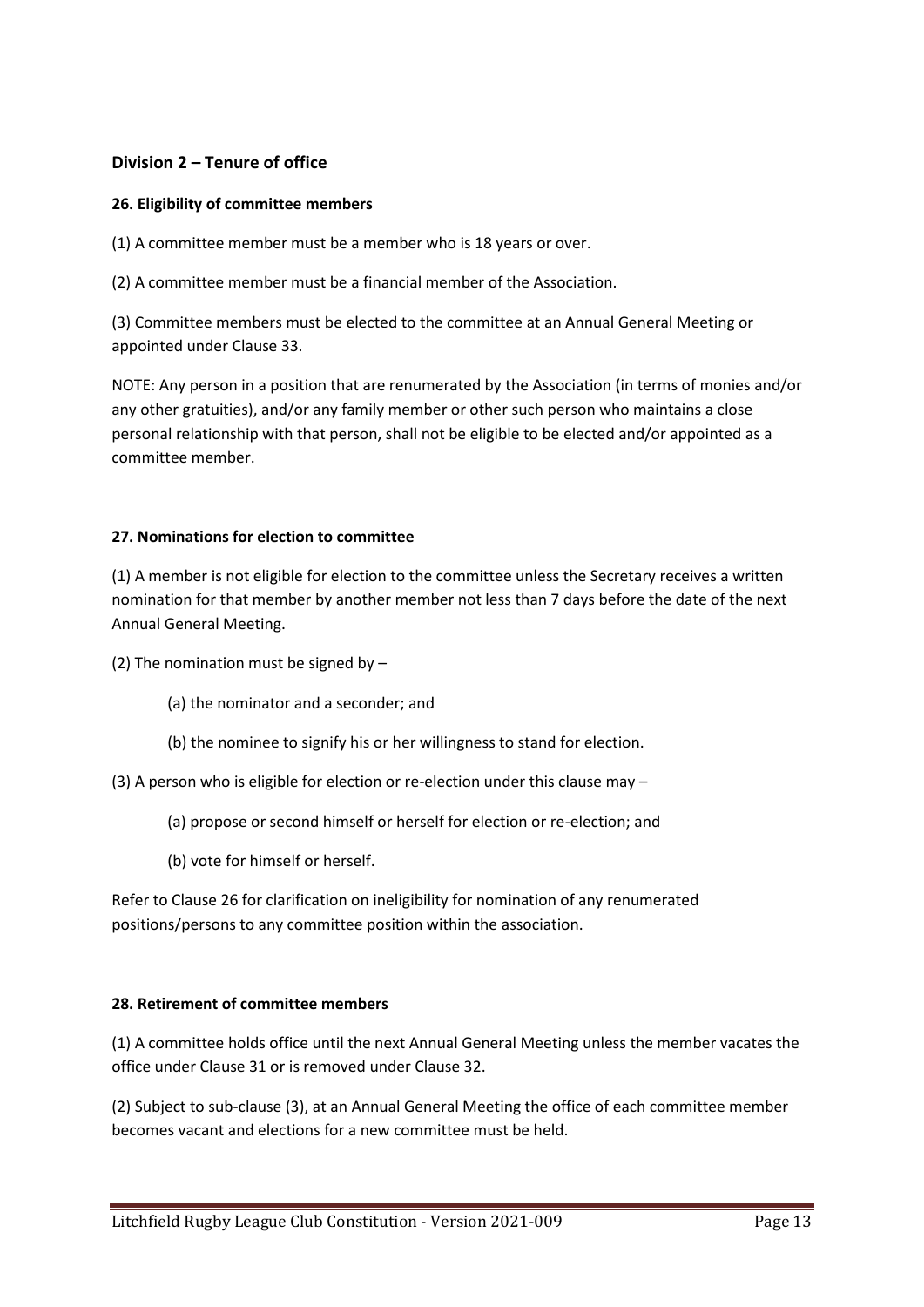(3) The Chairperson of the outgoing committee must preside at the Annual General Meeting until a new member is elected as Chairperson.

(4) Members may serve consecutive terms on the committee unless otherwise provided in the Schedule.

# **29. Election by default**

(1) If the number of persons nominated for election to the committee under Clause 27 does not exceed the number of vacancies to be filled, the Chairperson must declare the persons to be duly elected as members of the committee at the Annual General Meeting.

(2) If vacancies remain on the committee after the declaration under subclause (1), additional nominations of committee members may be accepted from the floor of the Annual General Meeting.

(3) If the nominations from the floor do not exceed the number of remaining vacancies, the Chairperson must declare those persons to be duly elected as members of the Committee.

(4) If the nominations from the floor are less than the number of remaining vacancies, the unfilled vacancies are taken to be casual vacancies and must be filled by the new committee in accordance with Clause 33.

### **30. Election by ballot**

(1) If the number of nominations exceeds the number of vacancies on the committee, ballots for those positions must be conducted.

(2) The ballot must be conducted in a manner determined from time to time by resolution at a general meeting.

(3) The members chose by ballot must be declared by the Chairperson to be duly elected as members of the committee.

# **31. Vacating office**

The office of a committee member becomes vacant if –

(a) The member –

(i) is disqualified from being a committee member under Section 30 or 40 of the Act.

(ii) resigns by giving written notice to the committee.

(iii) dies or is rendered permanently incapable of performing the duties of office by mental or physical ill-health.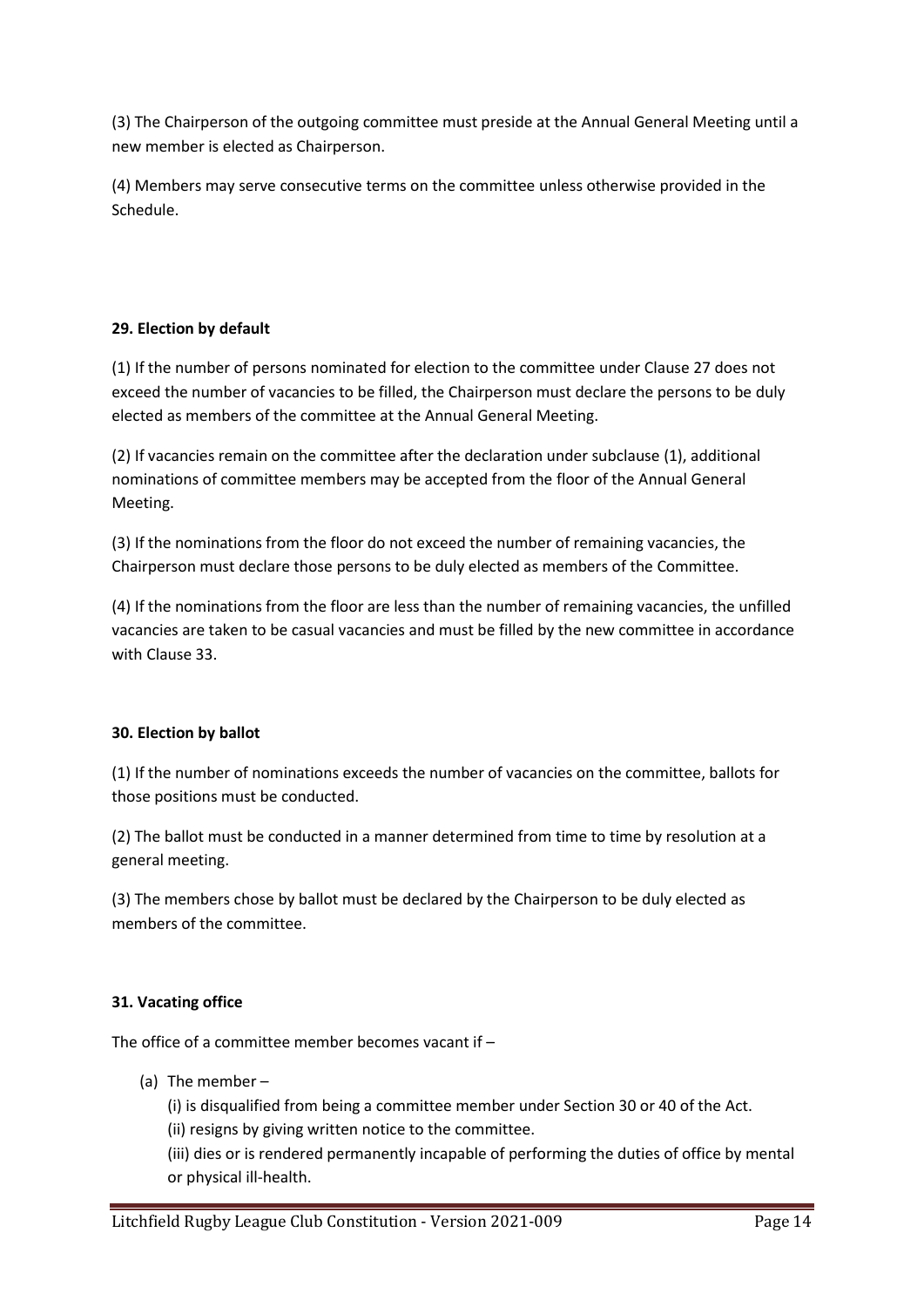- (iv) ceases to be a resident of the Territory; or
- (v) ceases to be a member of the Association.
- (b) the member is absent from more than
	- (i) 3 consecutive committee meetings; or

(ii) 3 committee meetings in the same financial year without tendering an apology to the Chairperson:

of which meetings the member received notice and the committee has resolved to declare the office vacant; or

(b) in any of the circumstances provided for by the Schedule.

### **32. Removal of committee member**

(1) The Association, through a special general meeting of members, may remove any committee member before the member's term of office ends.

(2) If a vacancy arises through removal under subclause (1), an election must be held to fill the vacancy.

### **33. Filling casual vacancy on committee**

(1) If a vacancy remains on the committee after the application of Clause 29 or if the office of a committee member becomes vacant under Clause 31, the committee may appoint any member of the Association to fill that vacancy.

(2) However, if the office of Public Officer becomes vacant, a person must be appointed under Section 27(6) of the Act to fill the vacancy.

# **Division 3 – Duties of committee members**

### **34. Collective responsibility of committee**

(1) As soon as practicable after being elected to the committee, each committee member must become familiar with the Act and regulations made under the Act.

(2) The committee is collectively responsible for ensuring the Association complies with the Act and regulations made under the Act.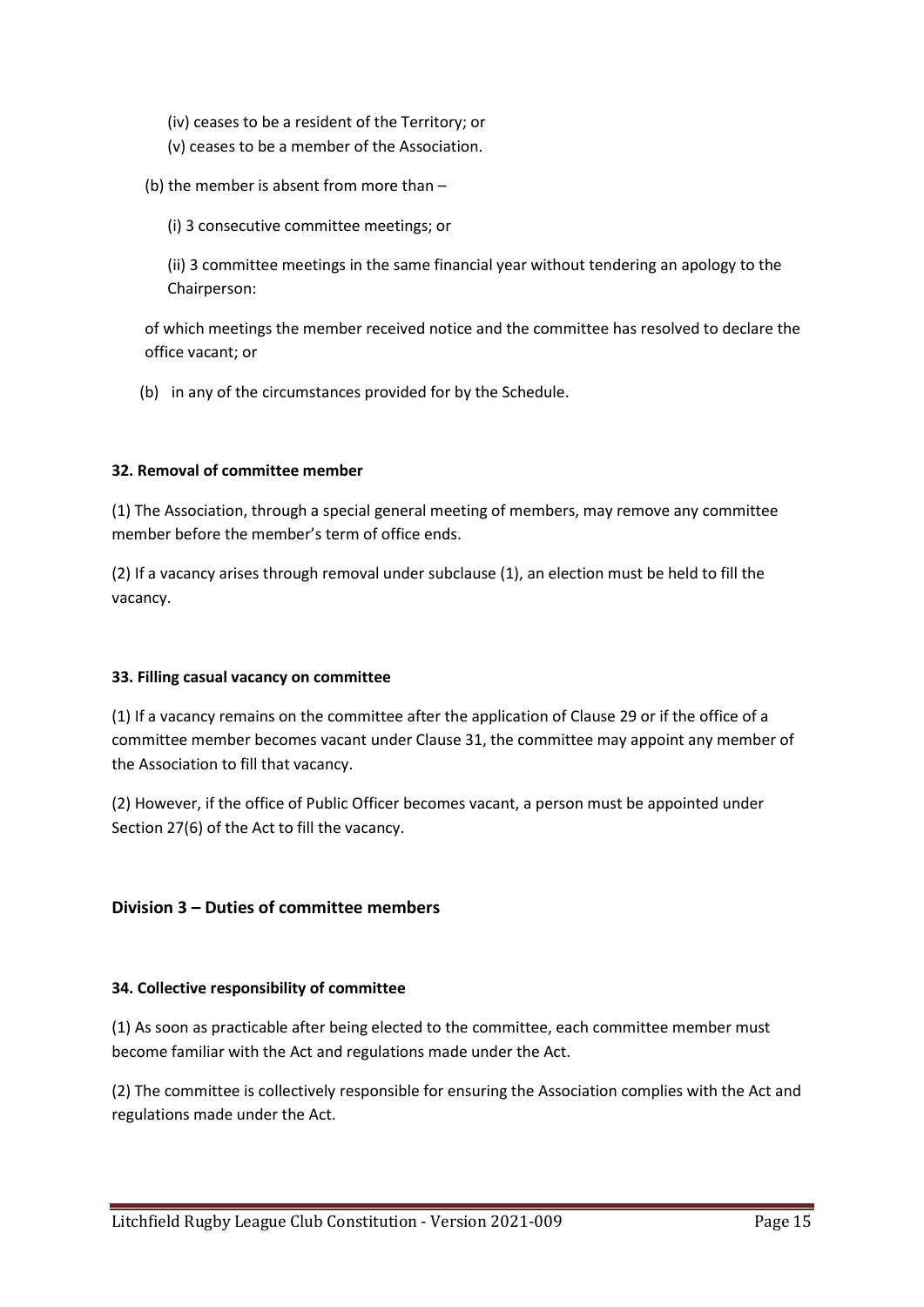### **35. Chairperson and vice-Chairperson**

(1) Subject to subclauses (2) and (3), the Chairperson must preside at all general meetings and committee meetings.

(2) If the Chairperson is absent from a meeting, the vice-Chairperson must preside at the meeting.

(3) If the Chairperson and the vice-Chairperson are both absent, the presiding member for that meeting must be –

(a) a member elected by the other members present if it is a general meeting' or

(b) a committee member elected by the other committee members present if it is a committee meeting.

### **36. Secretary**

The Secretary must –

- (a) Co-ordinate the correspondence of the Association;
- (b) Ensure minutes of all proceedings of general meetings and of committee meetings are kept in accordance with Section 38 of the Act;
- (c) Maintain the register of members in accordance with Section 34 of the Act;
- (d) Unless the members resolve otherwise at a general meeting have custody of all books, documents, records and registers of the Association, other than those required by Clause 37(5) to be in the custody of the Treasurer; and
- (e) Perform any other duties imposed by this Constitution on the Secretary.

#### **37. Treasurer**

(1) The Treasurer must –

(a) receive all monies paid to or received by the Association and issue receipts for those monies in the name of the Association;

(b) pay all monies received into the account of the Association within 5 working days after receipt;

(c) make any payments authorised by the committee or by a general meeting of the Association from the Association's funds; and

(d) ensure cheques are signed by him or her and at least one other committee member, or by any 2 other committee members authorised by the committee.

(2) The Treasurer must ensure the accounting records of the Association are kept in accordance with Section 41 of the Act.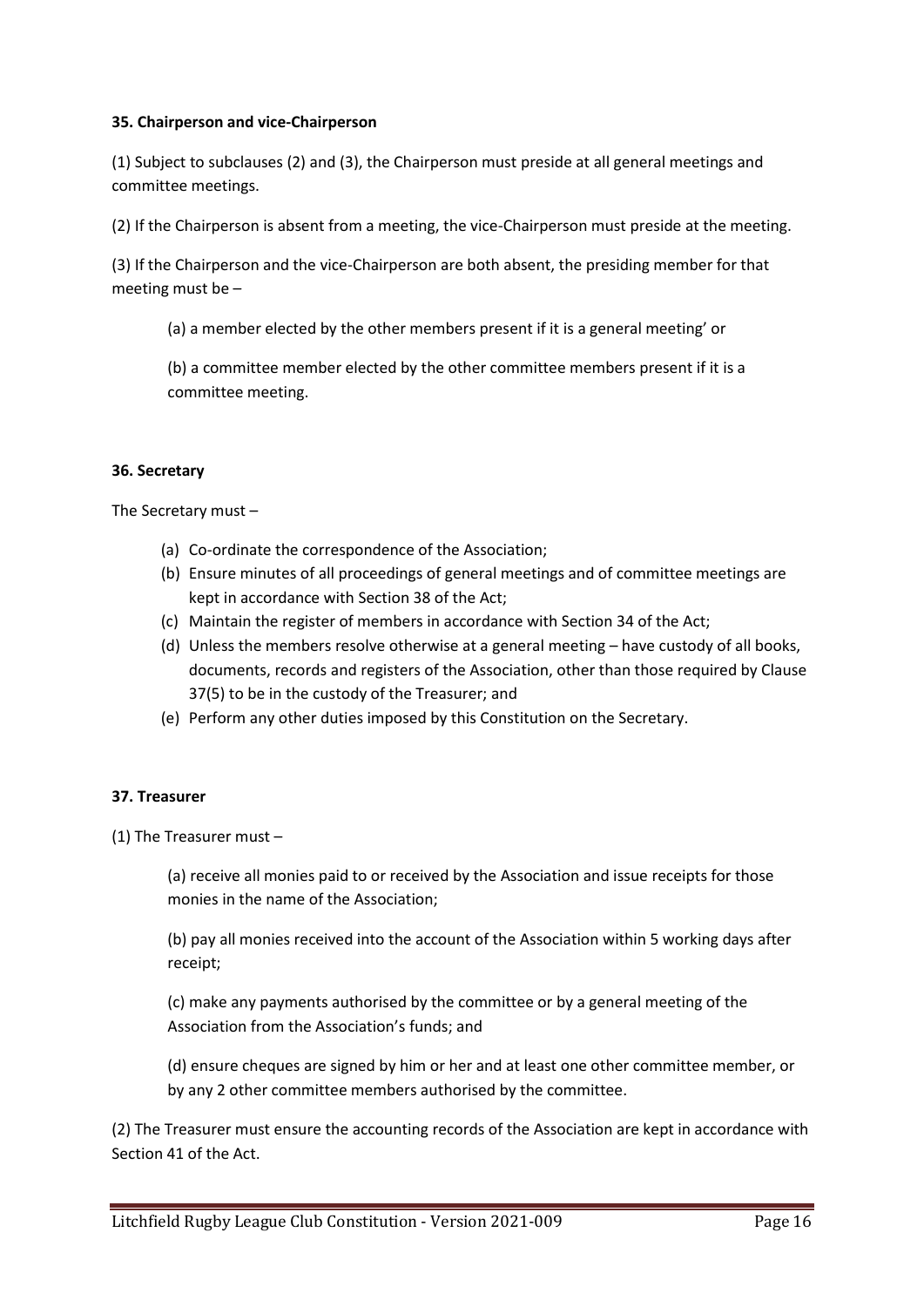(3) The Treasurer must coordinate the preparation of the Association's annual statement of accounts.

(4) If directed to do so by the Chairperson, the Treasurer must submit to the committee a report, balance sheet or financial in accordance with that direction.

(5) The Treasurer has custody of all securities, books and documents of a financial nature and accounting records of the Association unless the members resolve otherwise at a general meeting, and/or such responsibilities are passed through to any sub-committees, in which case any subcommittee/s shall provide all financial, business and other club related records to the Treasure, Secretary and/or Committee as requested and pursuant to the Terms of Reference of a subcommittee at Clause 69 herein, but not less than one (1) time in any three (3) month cycle.

(6) The Treasurer must perform any other duties imposed by this Constitution on the Treasurer.

### **38. Public Officer**

(1) The Public Officer must ensure that documents are filed with the Commissioner of Public Affairs is accordance with Sections 23, 28 and 45 of the Act.

(2) The Public officer must keep a current copy of the Constitution of the Association.

# **PART 5 – MEETINGS OF MANAGEMENT COMMITTEE**

### **39. Frequency and calling of meetings**

(1) The committee must meet together for the conduct of business not less than 4 times in each financial year unless otherwise provided in the Schedule.

- (2) The Chairperson, or at least half the committee members, may at any time convene a special meeting of the committee.
- (3) A special meeting may be convened to deal with an appeal under Clause 22.

### **40. Voting and decision making**

(1) Each committee member present at the meeting has a deliberative vote.

(2) A question arising at a committee meeting must be decided by a majority of votes.

(3) If there is no majority, the person presiding at the meeting has a casting vote in addition to a deliberative vote.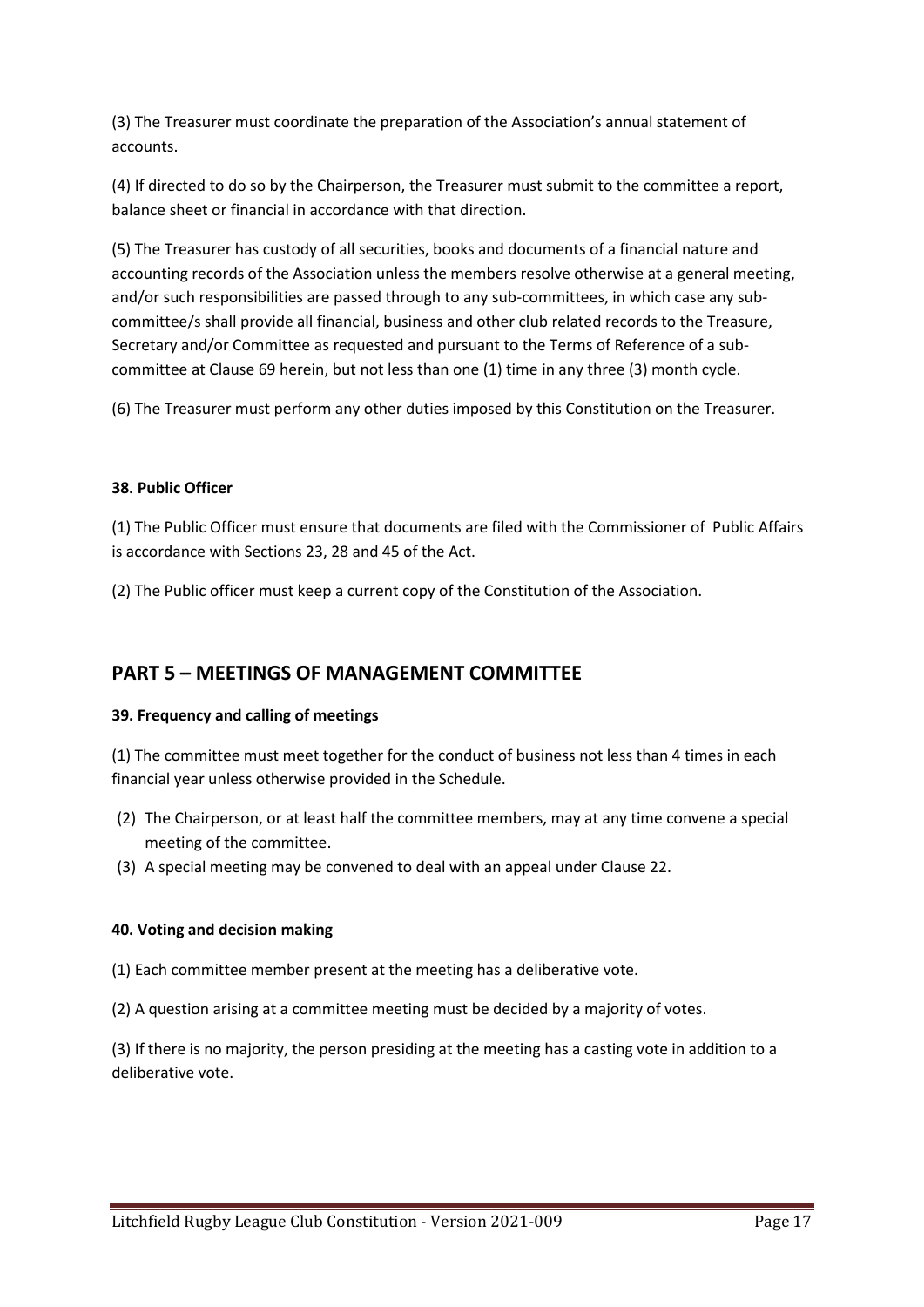### **41. Quorum**

For a committee meeting, one half of the committee members constitutes a quorum unless otherwise provided in the Schedule.

### **42. Procedure and order of business**

(1) The procedure to be followed at a committee meeting must be determined from time to time by the committee.

(2) The order of business may be determined by the members present at the meeting.

(3) Only the business for which the meeting is convened may be considered at a special meeting.

### **43. Disclosure of interest**

(1) A committee member who has a direct or indirect pecuniary interest in a contract, or proposed contract, with the Association must disclose the nature and extent of the interest to the committee in accordance with Section 31 of the Act.

(2) The Secretary must record the disclosure in the minutes of the meeting.

(3) The Chairperson must ensure a committee member who has a direct or indirect pecuniary interest in a contract, or proposed contract, complies with Section 32 of the Act.

# **PART 6 – GENERAL MEETINGS**

#### **44. Convening general meetings**

(1) The Association must hold its first Annual General Meeting within 18 months after its incorporation.

(2) The Association must hold all subsequent Annual General Meetings within 5 months after the end of the Association's financial year.

(3) The committee –

(a) may at any time convene a special general meeting;

(b) must, within 30 days after the Secretary receives a notice under Clause 22(1), convene a special general meeting to deal with the appeal to which the notice relates; and

(c) must, within 30 days after it receives a request under clause 45(1), convene a special general meeting for the purpose specified in that request.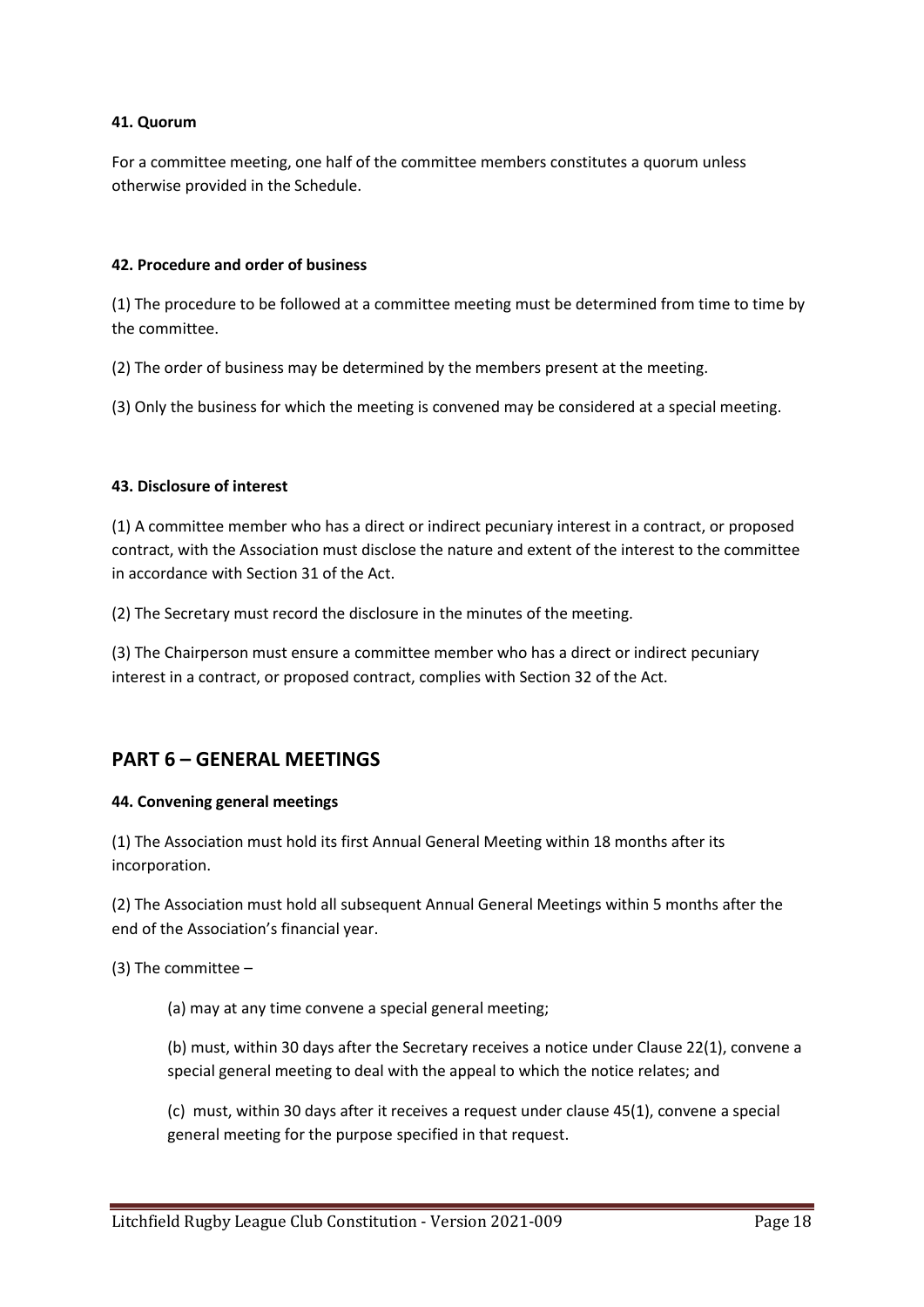### **45. Special general meetings**

(1) Half the number of members constituting a quorum for a general meeting may make a written request to the committee for a special general meeting unless otherwise provided in the Schedule.

(2) The request must –

- (a) state the purpose of the special general meeting; and
- (b) be signed by the members making the request.

(3) If the committee fails to convene a special general meeting within the time allowed  $-$ 

(a) for Clause  $44(3)$  (b) – the appeal against the decision of the committee is upheld; and

(b) for clause  $44(3)$  (c) – the members who made the request may convene a special general meeting as if they were the committee.

(4) If a special general meeting is convened under subclause (3)(b), the association must meet any reasonable expenses of convening and holding the special general meeting.

(5) The Secretary must give to all members (via post or as a Public Notice of the Northern Territory newspaper) not less than 21 days notice of a special general meeting.

(6) The notice must specify –

- (a) when and where the meeting is to be held; and
- (b) the particulars of and the order in which business is to be transacted.

#### **46. Annual general meeting**

(1) The Secretary must give to all members not less than 14 days notice (via post or as a Public Notice of the Northern Territory Newspaper) of an Annual General Meeting.

(2) The notice must specify –

- (a) when and where the meeting is to be held; and
- (b) the particulars of and the order in which business is to be transacted.

(3) The order of business for each Annual General Meeting is as follows:

- (a) first the consideration of the accounts and reports of the committee;
- (b) second the election of new committee members;

(c) third – any other business requiring consideration by the Association at the meeting.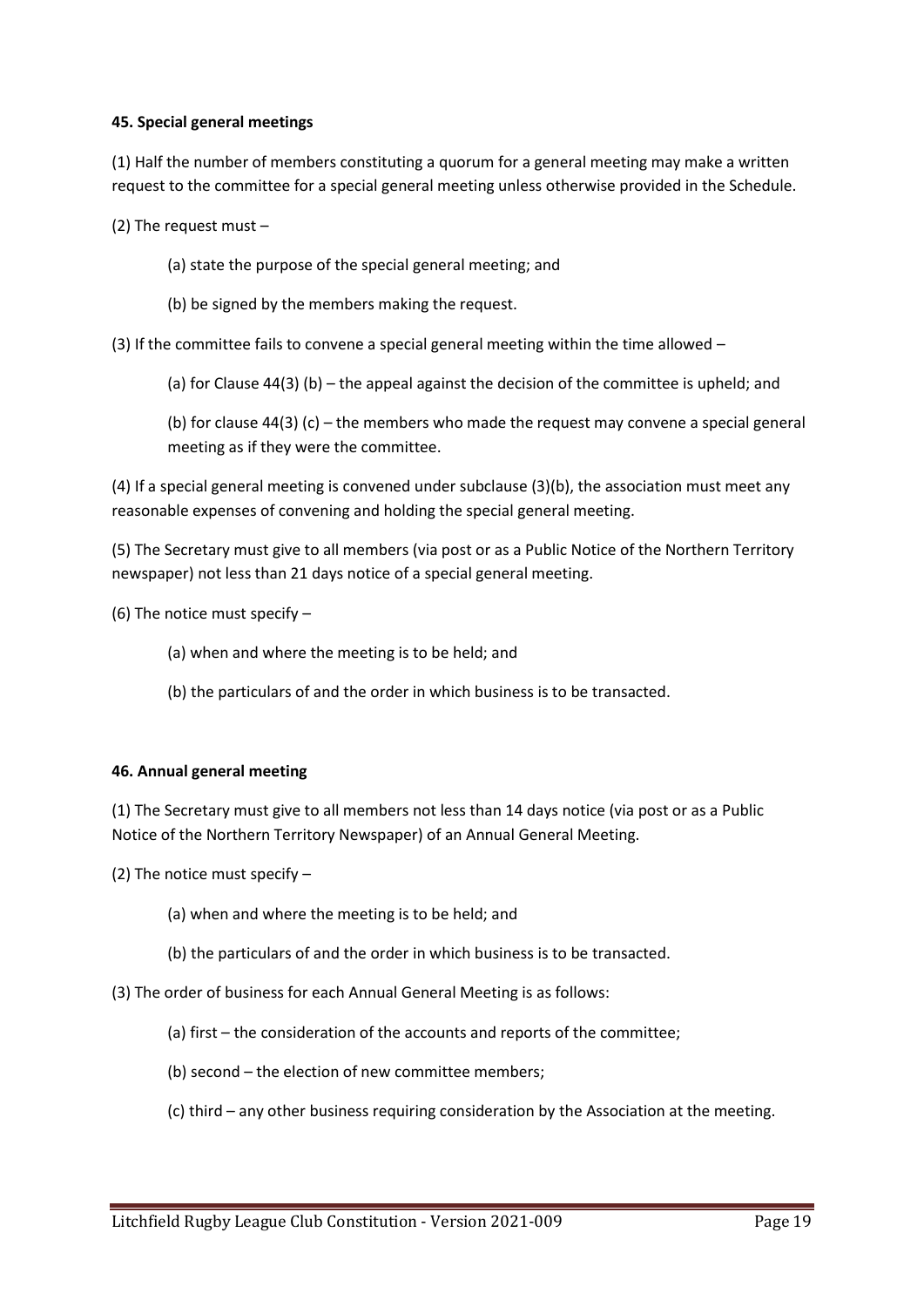### **47. Special resolutions**

(1) A special resolution may be moved at any general meeting of the Association.

(2) The Secretary must give all members not less than 21 days notice of the meeting at which a special resolution is to be proposed unless otherwise provided in the Schedule.

(3) The notice must include the resolution to be proposed and the intention to propose the resolution as a special resolution.

### **48. Notice of meetings**

(1) The Secretary must give a notice under this Part by –

(a) advertising adequately in the Public Notice section of the Northern Territory Newspaper and posting notice on the Association notice board at primary place of activity.

### **49. Quorum at general meetings**

At a general meeting, the number of a minimum of five members present in person constitutes a quorum.

### **50. Lack of quorum**

(1) If within 30 minutes after the time specified in the notice for the holding of a general meeting a quorum is not present –

(a) for an Annual General Meeting or special general meeting convened under Clause 44(3) (a) – the meeting stands adjourned to the same time on the same day in the following week and to the same place;

(b) for a meeting convened under Clause 44(3) (b) – the members who are present in person or by proxy may proceed with hearing the appeal for which the meeting is convened; or

(c) for a meeting convened under Clause 44(3) (c) - the meeting lapses.

(2) if within 30 minutes after the time appointed by sub-clauses (1)(a) for the resumption of an adjourned general meeting a quorum is not present, the members who are present in person or by proxy may proceed with the business of that general meeting as if a quorum were present.

(3) The Chairperson may, with the consent of a general meeting at which a quorum is present, and must, if directed by the members at the meeting, adjourn that general meeting from time to time and place to place.

(4) There must not be transacted at an adjourned general meeting any business other than business left unfinished or on the agenda at the time when the general meeting was adjourned.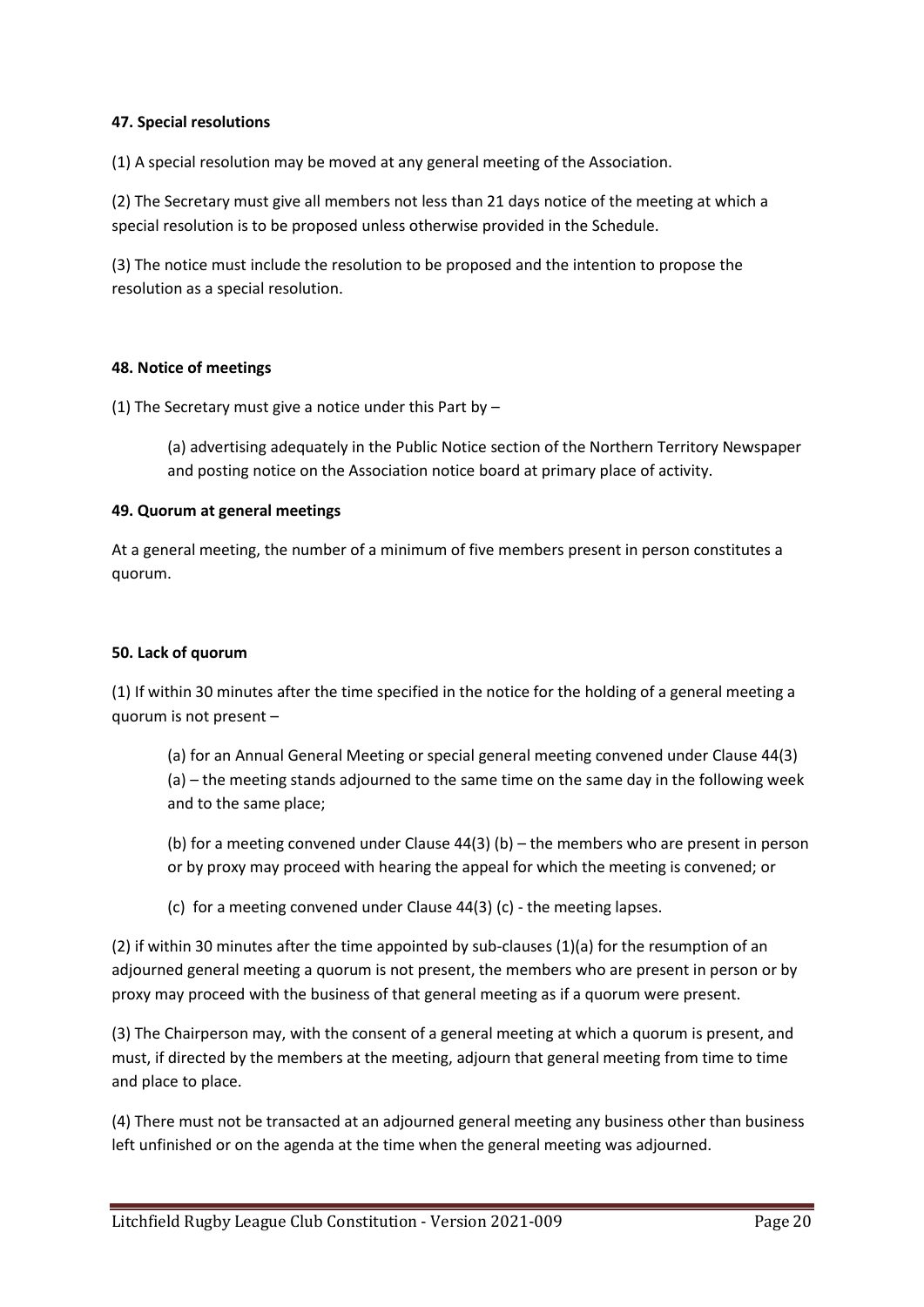(5) If a general meeting is adjourned for a period of 30 days or more, the Secretary must give notice of the adjourned general meeting as if that general meeting were a fresh general meeting.

### **51. Voting**

(1) Subject to Clauses 14(2) and 18, each member present in person or by proxy at a general meeting is entitled to a deliberative vote.

(2) At a general meeting –

(a) an ordinary resolution put to the vote is decided by a majority of votes made in person or by proxy; and

(b) a special resolution put to the vote is passed if three-quarters of the members who are present in person or by proxy vote in favour of the resolution.

(3) A poll may be demanded by the Chairperson or by 3 or more members present in person or by proxy.

(4) If demanded, a poll must be taken immediately and in the manner the Chairperson directs.

#### **52. Proxies**

A member may appoint in writing another member to be the proxy of the appointing member to attend and vote on behalf of the appointing member at any general meeting.

# **PART 7 – FINANCIAL MANAGEMENT**

#### **53. Financial year**

The financial year of the Association is November  $1<sup>st</sup>$  – October 31 $<sup>st</sup>$ .</sup>

#### **54. Funds and accounts**

(1) The Association must open an account with a financial institution from which all expenditure of the Association is made and into which all of the Association's revenue is deposited.

(2) Subject to any restrictions imposed by the Association at a general meeting, the committee may approve expenditure on behalf of the Association within the limits of the budget.

(3) All cheques, drafts, bills of exchange, promissory notes and other negotiable instruments must be signed by 2 committee members.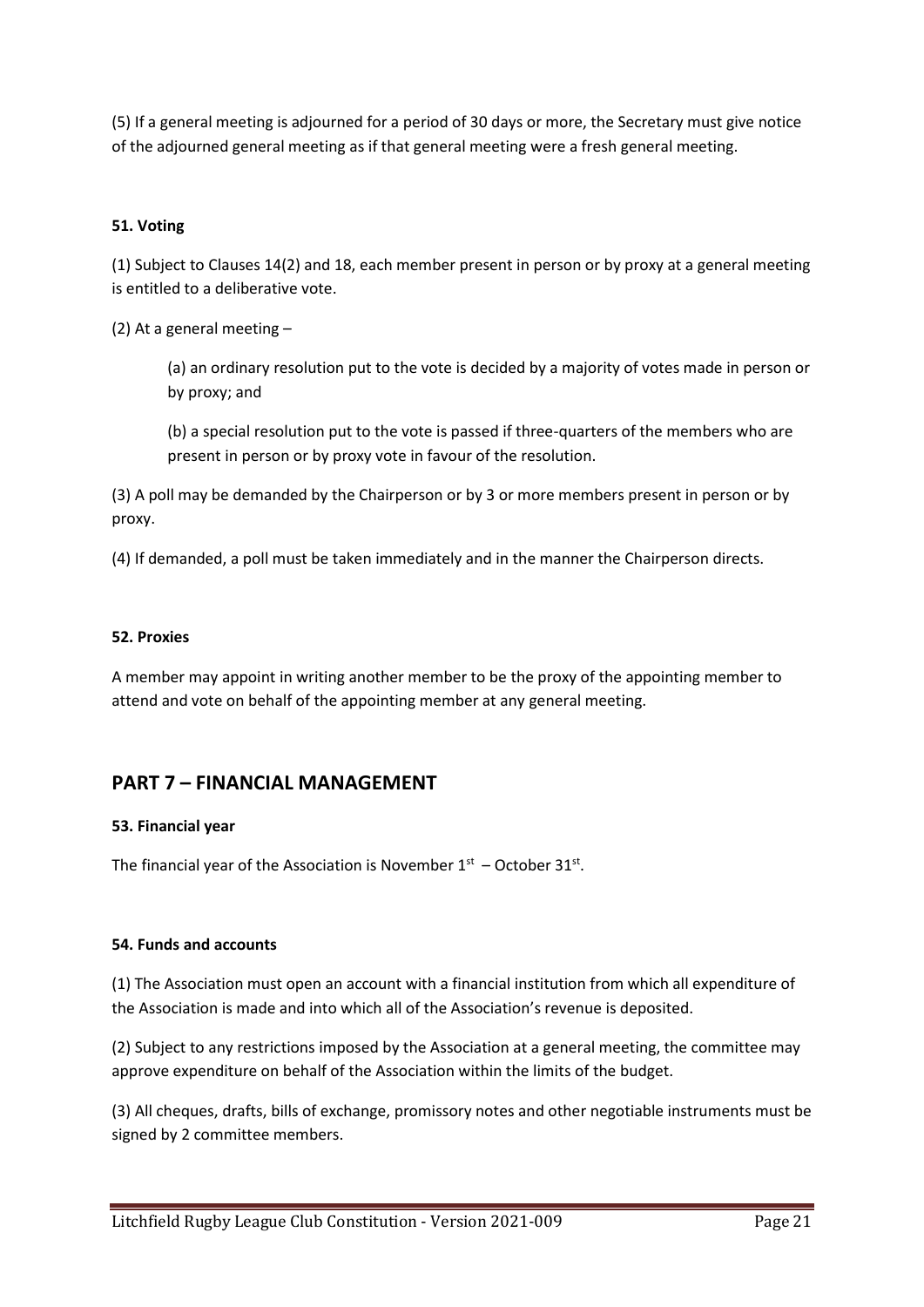(4) All funds of the Association must be deposited into the financial account of the Association no later than 5 working days after receipt or as soon as practicable after that day.

(5) With the approval of the committee, the Treasurer may maintain a cash float provided that all money paid from or paid into the float is accurately recorded at the time of the transaction.

### **55. Accounts and audits**

The responsibility of the committee under Clause 34(2) for ensuring compliance with the Act includes meeting the requirements of Part 5 of the Act and regulations made for that Part relating to –

- (a) The keeping of accounting records;
- (b) The preparation and presentation of the Association's annual statement of accounts; and
- (c) The auditing of the Association's accounts

# **PART 8 – GRIEVANCE AND DISPUTES**

#### **56. Grievance and disputes procedures**

(1) This clause applies to disputes between –

- (a) a member and another member; or
- (b) a member and the committee.

(2) Within 14 days after the dispute comes to the attention of the parties to the dispute, they must meet and discuss the matter in dispute, and, if possible, resolve the dispute.

(3) If the parties are unable to resolve the dispute at the meeting, or if a party fails to attend that meeting, then the parties must, within 10 days after the meeting, hold another meeting in the presence of a mediator.

(4) The mediator must be –

- (a) a person chosen by agreement between the parties; or
- (b) in the absence of agreement –

(i) for a dispute between a member and another member – a person appointed by the committee; or

(ii) for a dispute between a member and the committee  $-$  a person who is a mediator appointed or employed by the Department administering the Act.

- (3) A member of the Association can be a mediator.
- (4) The mediator cannot be a party to the dispute.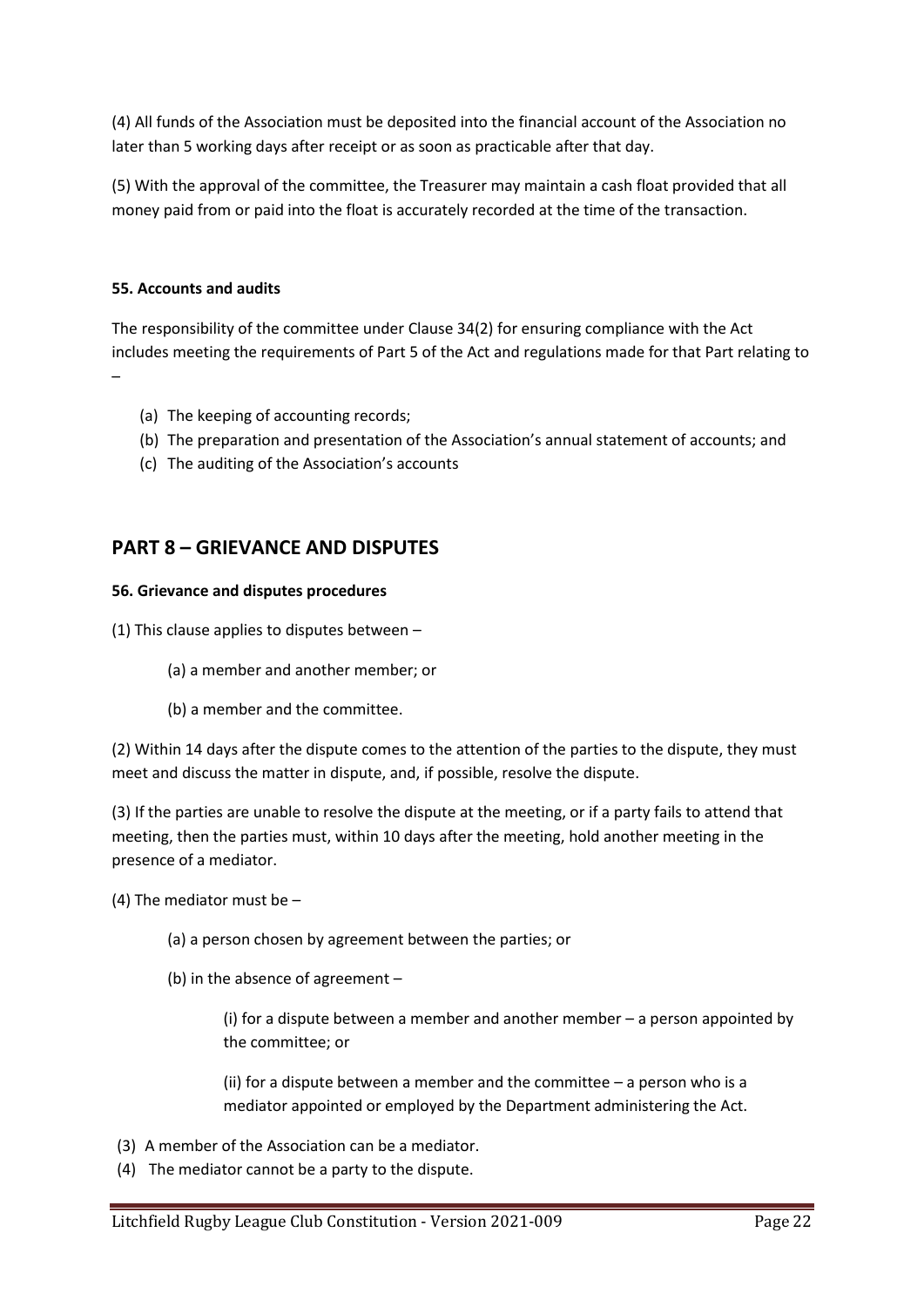- (5) The parties to the dispute must, in good faith, attempt to settle the dispute by mediation.
- (6) The mediator, in conducting the mediation, must –

(a) give the parties to the mediation process every opportunity to be heard;

(b) allow due consideration by all parties of any written statement submitted by any party; and

(c) ensure natural justice is accorded to the parties to the dispute throughout the mediation process.

(9) The mediator must not determine the dispute.

(10) If the mediation process does not result in the dispute being resolved, the parties may seek to resolve the dispute in accordance with the Act or otherwise at law.

(11) No person, member or otherwise, whom is determined to be a family member or close personal friend, to the point that a conflict of interest (perceived or real) exists, shall be party to any hearing, determination, adjudication and/or penalty of any such matters. Refer to Clause 60 in this regard.

# **PART 9 – MISCELLANEOUS**

### **57. Common Seal**

(1) The common seal of the Association must not be used without the express authority of the committee and every use of that common seal must be recorded by the Secretary.

(2) The affixing of the common seal of the Association must be witnessed by any 2 of the following:

- (a) the Chairperson;
- (b) the Secretary;
- (c) the Treasurer.

(3) The common seal of the Association must be kept in the custody of the Secretary or another person the committee from time to time decides.

### **58. Distribution of surplus assets on winding up**

(1) If on the winding up or dissolution of the Association, and after satisfaction of all its debts and liabilities, there remains any assets, the assets must not be distributed to the members or former members.

(2) The surplus assets must be given or transferred to another Association incorporated under the Act that –

(a) has similar objects or purposes;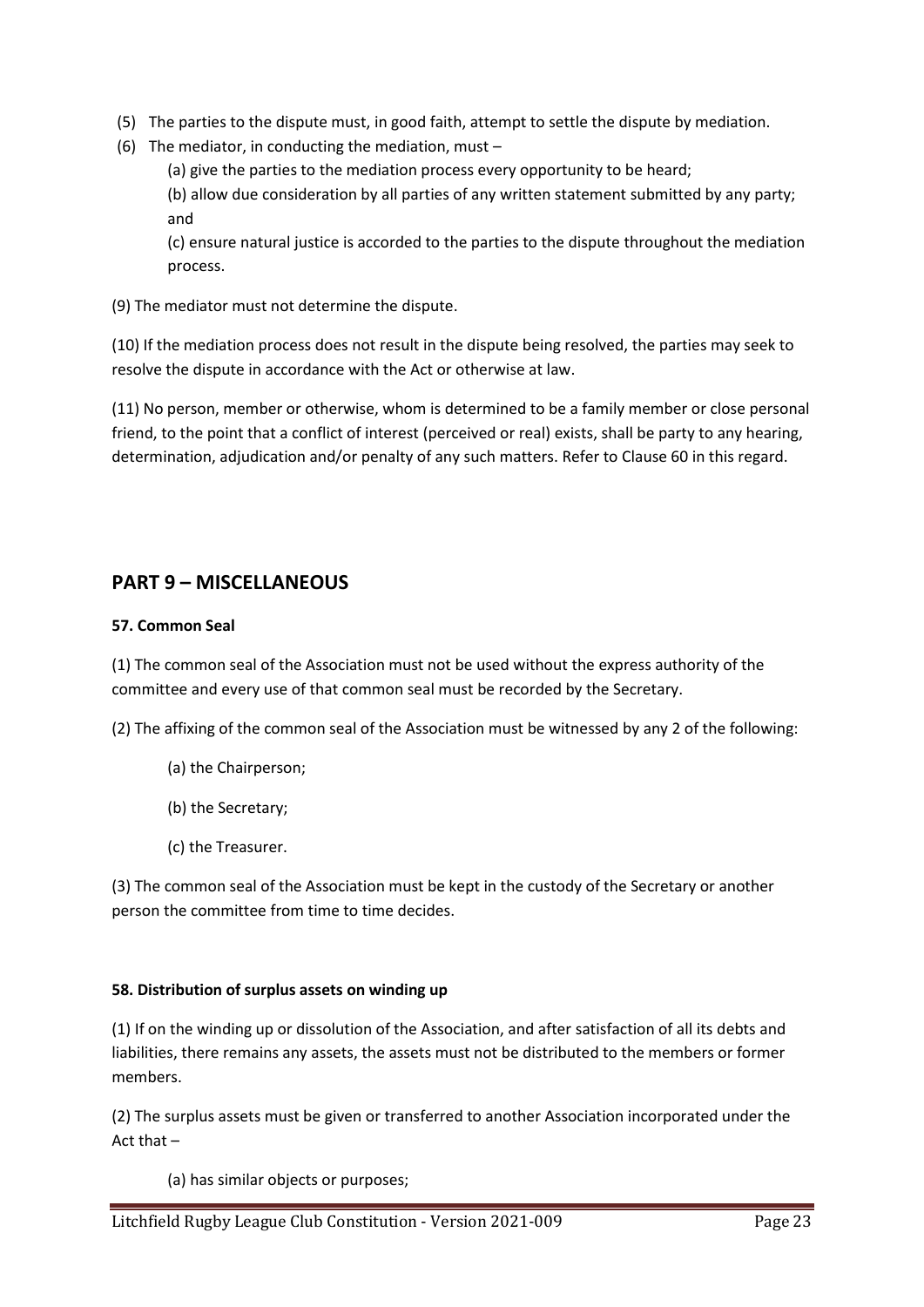(b) is not carried on for profit or gain to its individual members; and

(c) is determined by resolution of the members.

### **59. Coaches/Coaching specifications**

(1) Coaches shall be selected by the presiding committee only.

(2) The selection criteria of coaches shall be in accordance with the relevant Acts of Legislation and requirements as imposed by the committee from time to time.

(3) The selection criteria shall include, but not be limited to ensuring coaches working with age grades other than seniors (U18's and above), shall submit to police clearance checks in accordance with State and Federal Legislation.

(4) All coaching staff shall be appointed by and accountable to the presiding committee. Laws governing such appointments shall be applicable to coaching contracts renumerated or otherwise.

(5) Notwithstanding anything herein, the committee shall determine; advertising, direction, selection criteria, appointment and termination of all coaching appointments as it sees fit. As a guide to the committee, coaches and applicants generally, it is prudent to avail players the opportunity to be coached by a diverse range of coaching staff throughout their Junior development years. Therefore unless there are no suitable applicants in any given season, no coach for ages; Under 6 to Under 16, shall coach the same team for more than 3 consecutive seasons irrespective of team age.

### **60. Conflicts of Interest**

(1) Should a committee member or Association member have any real or perceived conflicts of interest in conducting any business on behalf of the Association and/or during any meetings, that member shall disclose the conflict of interest, and;

(a) should the committee determine the conflict of interest not be in the interest of the Association conducting that element of business, that member with the conflict of interest shall stand aside and allow the committee to conduct that element of business in isolation of that member.

(b) In accordance with the above, the same shall be applied in relation to any disputes committees.

(c) Should the committee determine such a conflict of interest exists, irrespective of whether or not there was a disclosure, the committee reserves the right to suspend such a person (committee member or not), from being involved in any way whatsoever.

### **61. Junior players playing above age grades**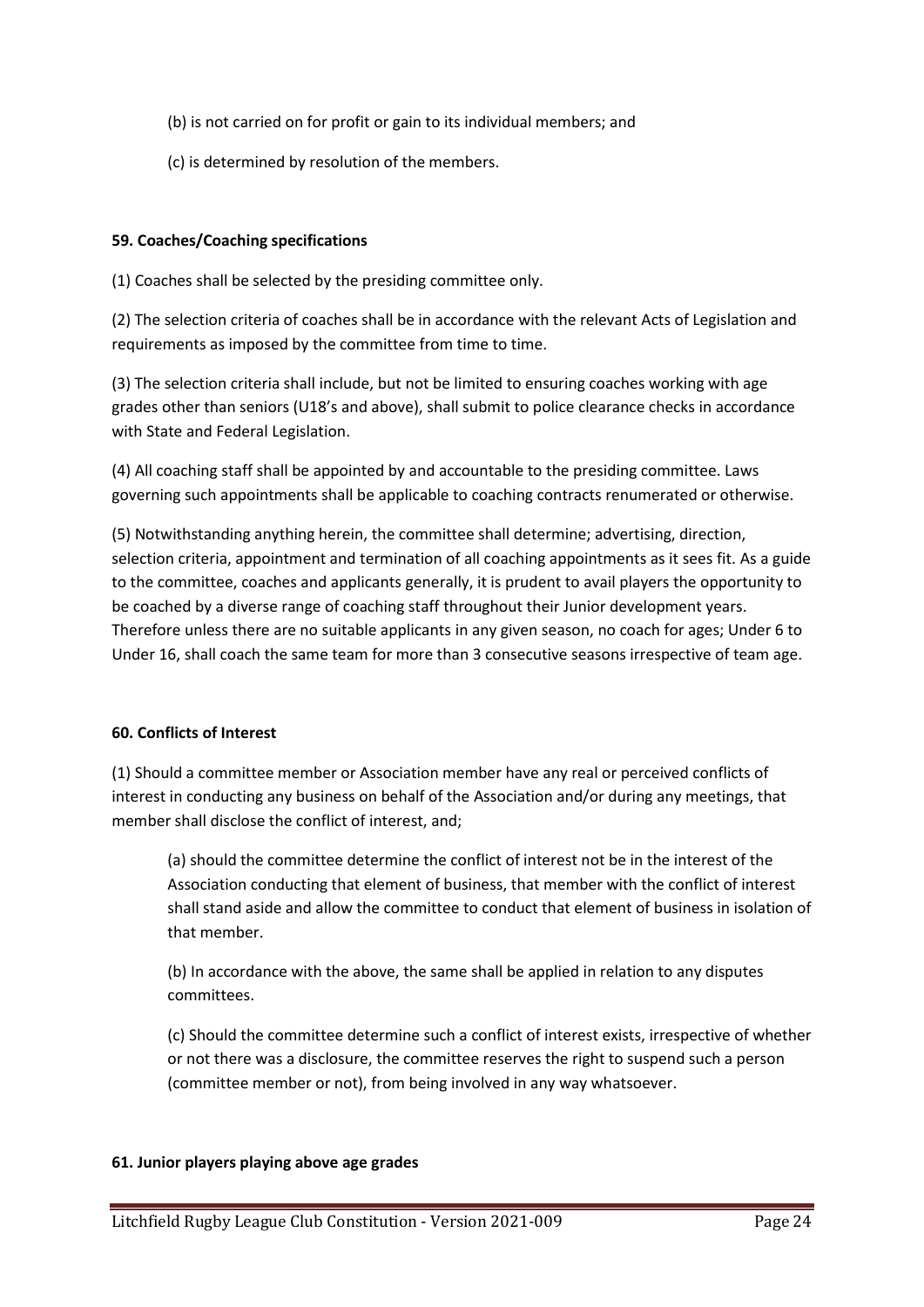(1) In terms of mini, mod and junior players (Under 6's to Under 18's) playing above their respective age grade/s; the ARL Rules and Player Code shall apply.

(2) Notwithstanding this, players shall avail themselves to, and if required by that coach, play for their respective age groups first, and only if that age group is first served accordingly and a parent or guardian approves, only then shall a player be permitted to play up age groups in accordance with the ARL Rules and Player Code.

# **62. Code of Conduct**

The current ARL Code of Conduct applies to members of the Association. The ARL Code of Conduct will be amended or replaced from time to time. At the time any amended or replaced ARL Code/s of Conduct are publically available, that amended or replaced Code of Conduct shall apply to all members of the Association.

### **63. Liquor License transfer to new nominee/committee**

(1) The transfer of Nominees to the Associations Liquor License shall be undertaken in accordance with the relevant and current Legislation. Upon the appointment of a new committee, it shall be the responsibility of the Public Officer to advise the new/revised committee of its requirements in order to enable such a transfer.

(2) Licensee/s and/or nominee/s are responsible to ensure that (1) above is facilitated appropriately, prior to disengagement of the appointment of licensee and/or nominee of the Association.

NOTE; any amendments to the management, service, purchase and/or storage of liquor shall be in accordance with both the conditions of the license, at the agreement of the current nominee/s of the licensee/s and the relevant legislation.

### **64. Disputes Resolution Sub-Committee**

(1) It shall be at the discretion of the committee as to whether there is a need for a disputes committee, or whether disputes shall be resolved by the committee, but in accordance with this constitution.

(2) If the committee determines a sub-committee is needed, then a subcommittee shall be formed in accordance with this constitution and appointed only by the committee. The disputes subcommittee shall comprise of not less than 3 persons.

(3) Only the disputes sub-committee for the Association's committee shall resolve any and all disputes in accordance with this constitution. No other person, unless appointed by the committee or sub-committee shall be engaged in the resolution of disputes and/or the determination of penalties.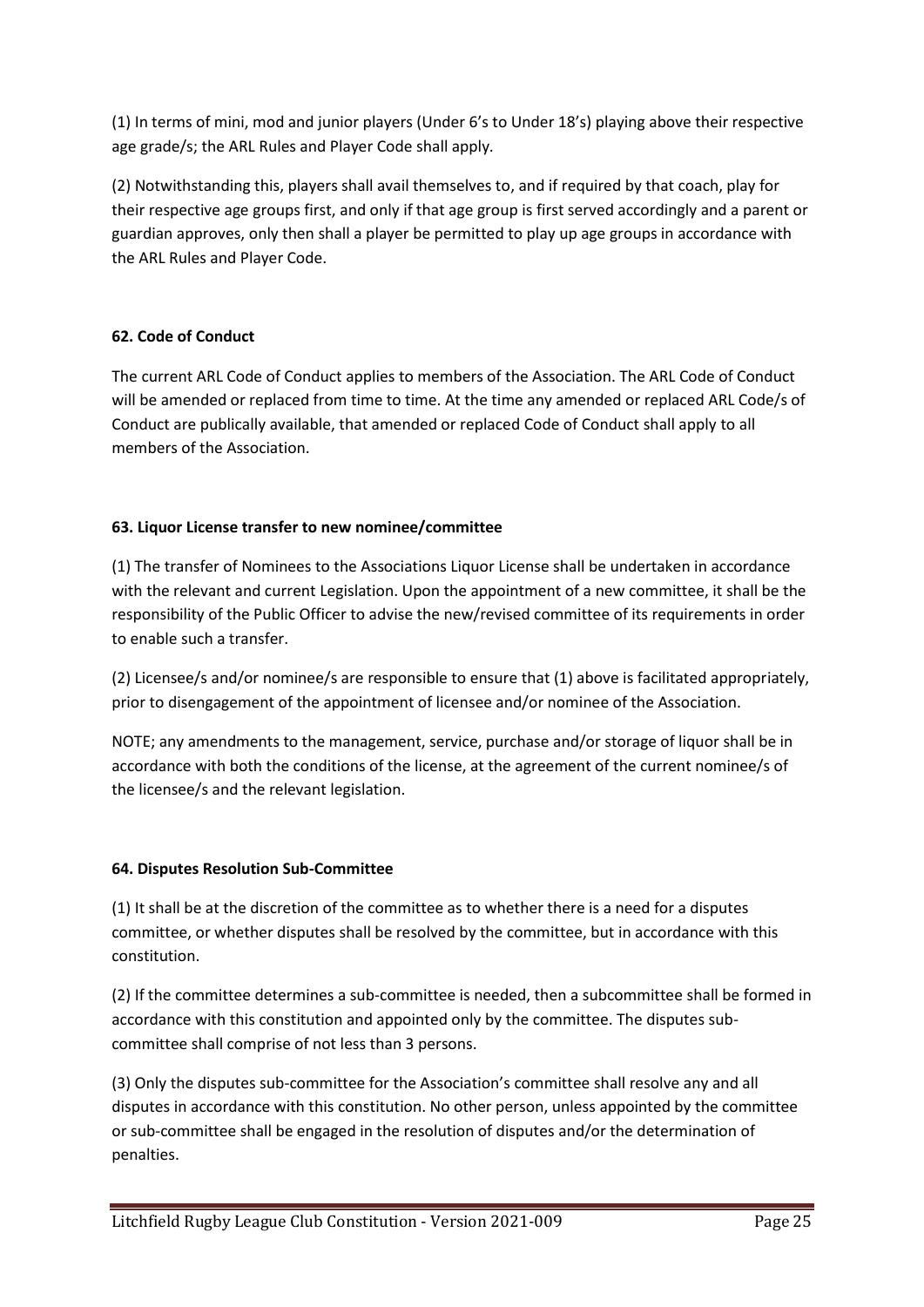(4) The committee presiding over disputes shall ensure that all components of the constitution, including but not limited to Clause 60 of the constitution.

(5) Members of the disputes sub-committee need not necessarily be members of the Association. Members of the disputes sub-committee may be external to the Association, particularly where an independent third party/s may be required. The Association's governing committee shall engage suitable persons to the disputes committee from time to time as it thinks fit.

(6) Penalties imposed on any member or other person shall be in accordance with this constitution and/or the ARL Code of Conduct and/or the Laws of the game of rugby league.

(7) It shall be at the discretion of the committee as to the terms in time, value in Australian Dollars and/or other penalty (including but not limited to; game and/or club ground suspension, bans, withdrawal of membership for a period, permanent revocation of membership and the like), imposed on those found to be in conflict and/or guilty of an offence not in accordance with this constitution and/or the ARL Code of Conduct and/or the Laws of the game of rugby league.

(8) Disputes shall be resolved in a timely manner. Any dispute/s not resolved within 30 days (unless it is decided by the Association that additional time is required), shall be communicated to all parties explaining their reason for the time taken to resolve the dispute. Should the party/s subject to a dispute/s (i.e. mentioned and/or accused to have breached, been in conflict with and/or is found guilty of an offence as mentioned in (7) above), prove not contactable via his or her last known telephone and postal contact details recorded by the Association, the committee reserves the right to resolve the dispute/s without that party/s involvement, as long as the Association makes reasonable attempts to contact the party/s involved in the dispute.

(9) Any actions, mentions, accusations, disputes etc that are in breach of local, State and/or Federal Legislation shall be reported to the respective authority/s and/or the Police by the Association and without delay. Only those respective authorities shall undertake actions necessary in that regard, unless those authorities advise the Association that it should undertake to resolve such issues itself.

(10) All disputes shall be conducted in accordance with the principles of natural justice.

(11) The findings of any such disputes sub-committee shall be final, if all actions are undertaken in accordance with law and this constitution.

# **65. Intellectual property rights of the Association**

(1) All persons, bodies, organisations and the like engaged in fundraising on behalf of the Association, shall only do so after they received written and signed (by not less than 2 executive committee members), approval to do so by the committee. All items, good, monies, gratuities, benefits and the like remain the property of the Association, and shall upon receipt, be handed to the Association without delay, where a receipt will be provided by the Association as evidence that such items were received.

(2) All websites, email accounts, facebook accounts and any other electronic media, forum/s, domain/s, Internet Protocols (IP's) and URL's, and any such printed documents (including, but not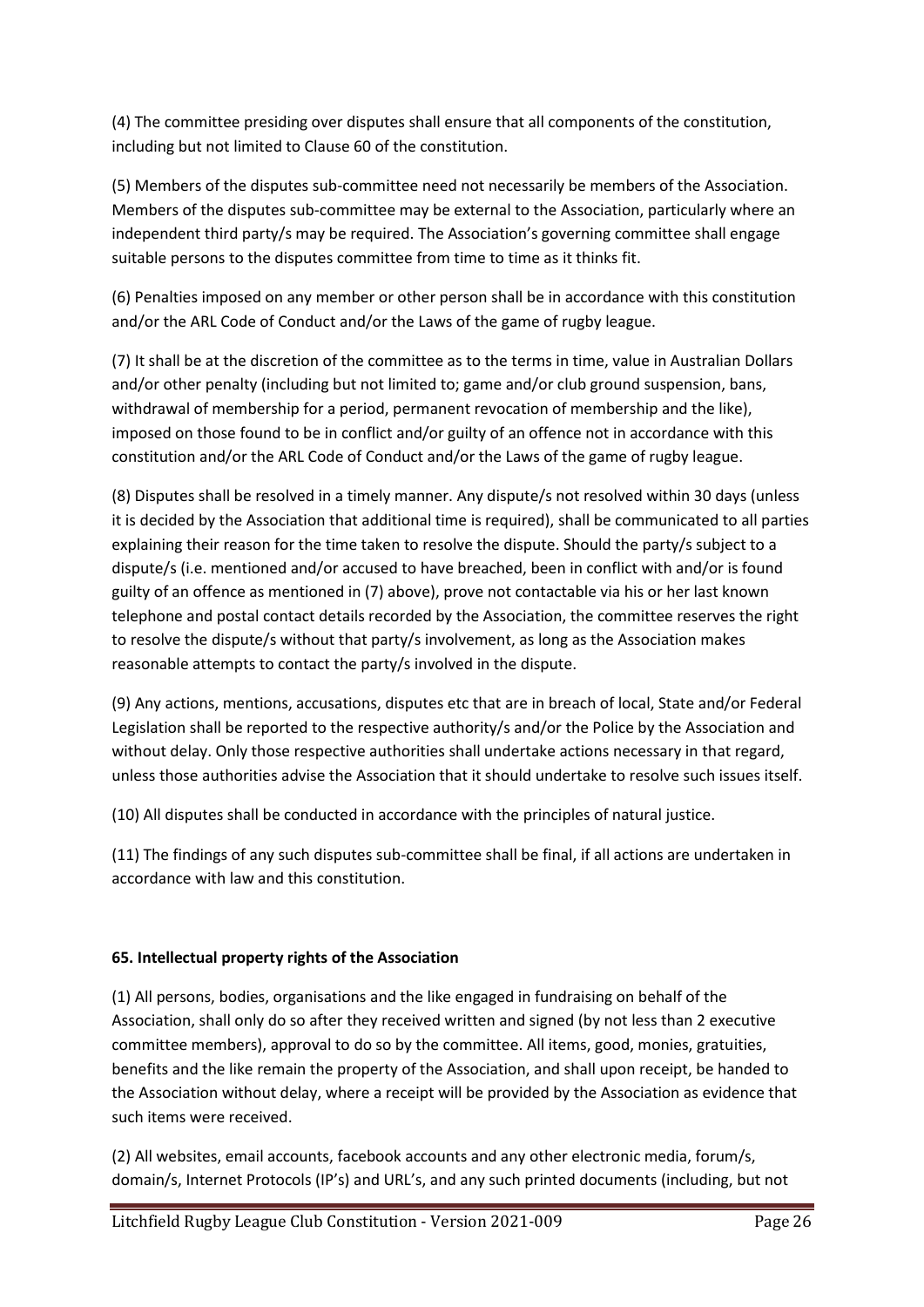limited to the "Bear Talk") and the like (existing and new), shall remain the property of and under the control and governance of the Association. Persons, organisations, bodies and the like managing, maintaining, amending and the like, any such media and/or forums on behalf of the Association shall provide the Association with the account details, user names/identifications and passwords at the earliest opportunity, after any new electronic media accounts are opened and/or established or as amended from time to time on existing media and forums and/or electronic copies of all hardcopy publications, materials, promotions, advertisements and the like.

(3) All persons, bodies, organisations and the like engaged in electronic or published media management, maintenance, amendments and the like, on behalf of the Association, shall only do so after they have received written and signed (by not less than 2 executive committee members), approval to do so by the committee. All items, good, monies, gratuities, benefits and the like from such electronic and/or published media, remains the property of the Association, and shall be handed to the Association upon receipt. At this point a receipt will be provided by the Association to such bodies as evidence that such items were received by the Association.

(4) No persons, bodies, organisations and the like shall engage in the production, reproduction, amendment, sales, distribution, advertising, pricing and promotion of any paraphernalia, merchandising, playing; guernsey's/short/socks, supporter/coaching and training shirts/singlet's, clothing, wristbands, hats, caps, stubby coolers, stickers, the Association's logo and the like, or part thereof, on behalf of the Association, without having received written and signed (by not less than 2 executive committee members), approval to do so by the committee. All items, goods, monies, gratuities, benefits and the like from such events shall remain the property of the Association, and shall be handed to the Association upon receipt. At this point a receipt will be provided by the Association to such bodies as evidence that such items were received by the Association.

(5) Any letterheads, fax, logo/s or other templates, or stationary and any other items mentioned herein, or other items displaying either the Associations logo or part thereof and/or the Association name (Litchfield Rugby league Club), or other such references to the Association i.e. LRLC, Litchfield Bears Rugby League, "Beware the Bears" or any reference to "the Bears" and any part thereof and/or any derivative of any of these labels/names and/or any such labels that purport to represent the Association shall only be, produced, reproduced, manufactured, designed, displayed, advertised or used for any purpose/s with the express written and signed (by not less than 2 executive committee members), approval to do so by the committee.

### **66. Award/Presentation ceremonies**

(1) All Association award and/or presentation ceremonies shall only be convened by and/or with the approval of the Association. Dates for such award/presentation ceremonies shall be determined by the Association committee. In accordance with various parts of this constitution, no other awards/presentation ceremonies shall be conducted without the express written and signed (by not less than 2 executive committee members), approval to do so by the committee.

(2) All award/presentation ceremonies shall comply with the below schedule of awards unless approved otherwise by the committee.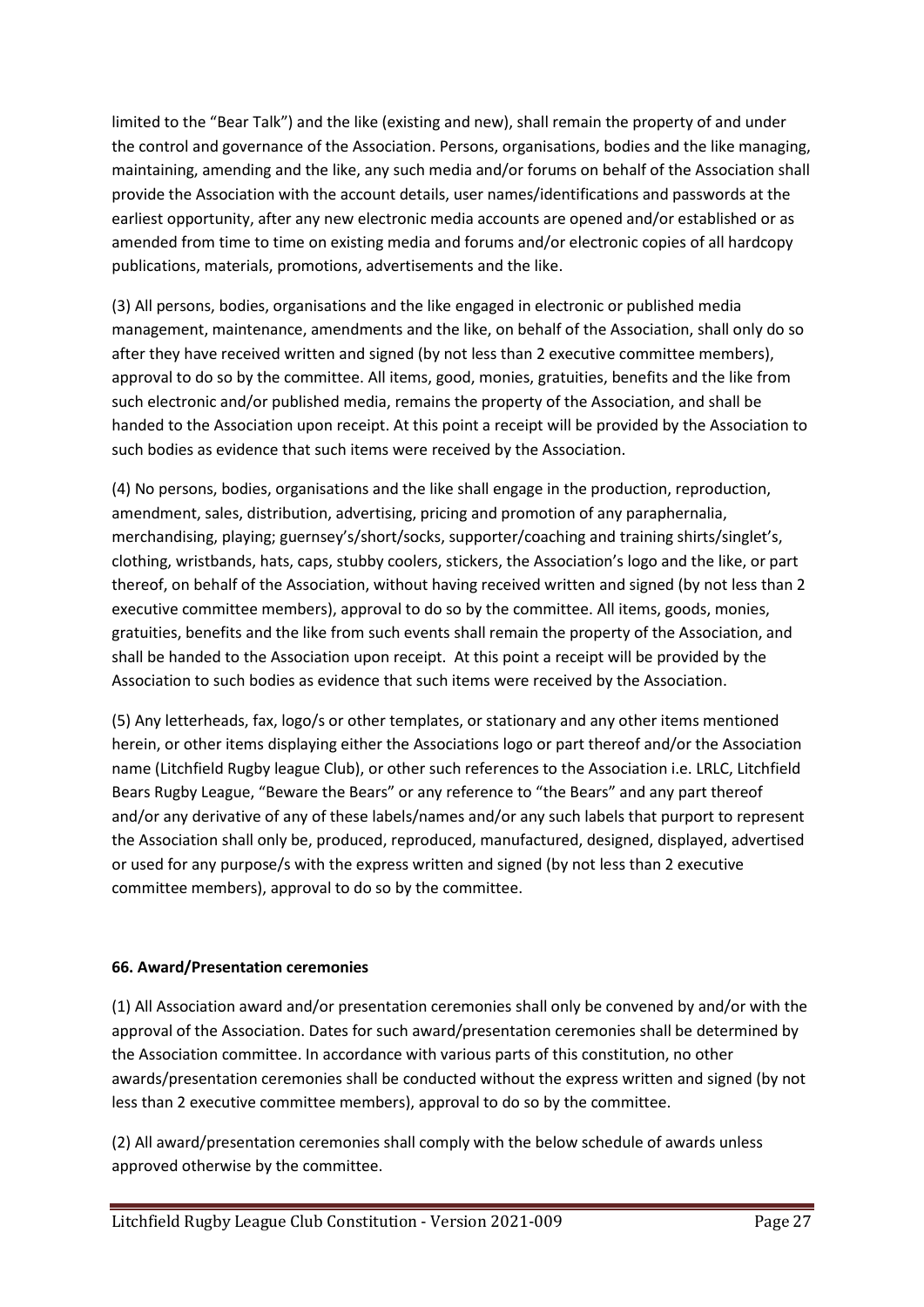(3) 3,2,1 weekly buds shall only be collected after each game for age groups Under 13's to A grade (inclusive).

(4) Only grand final winning teams shall be awarded their guernsey's after the game.

(5) The committee may offer past year guernsey's for sale to some teams where necessary. If this happens they will be offered at cost price. The player whom played in a certain number for most of the year shall get first choice on that guernsey. Should that player decline the offer, the player next in line that played that number the second most during the year shall get second option and so on. If all players of the team decline any or all Guernsey's, then the guernsey's shall then be offered to the general market, and the first in and paid will receive the desired Guernsey.

(6) In the interests of sportsmanship, consistent with the ARL approach and to avoid disappointment/discouragement of mini and modified player age groups; only participation awards shall be presented. At these age groups its prudent to maintain "all players are equal" hence the League not convening semi and grand final fixtures at the end of season for these age groups. It is important to the Association to promote fair play and encourage young players to continue in their rugby league aspirations. It is common view nationally that young players can be discouraged to play rugby league if they do not receive individual awards and/or if one or a number of players are regularly awarded individual awards.

### **67. Annual Awards**

(1) Minis –

(a) Only participation awards shall be provided for each player, no other awards shall be presented. (Refer 66 (6) for further details).

(2) Mods – under 8's - 12's

(a) These age groups shall receive the following awards:

(i) Best Forward, Best Back, Most Improved and Coaches award, all decided by coach.

- (7) Internationals Under 13's A Grade
	- (a) These age groups will receive the following awards:
	- (b) Best Back, Best Forward, Best Defender, Most Improved, Coaches award, decided by the coach.

(ii) Best and Fairest Award decided by the 3,2,1 scores collected throughout the year for an individual player and;

(iii) Players Player award is an individual award decided via votes collected by the coach/manager from all team players throughout the year.

IN ADDITION: All JUNIOR players in grades from Under 6's - Under12's will receive a participation award.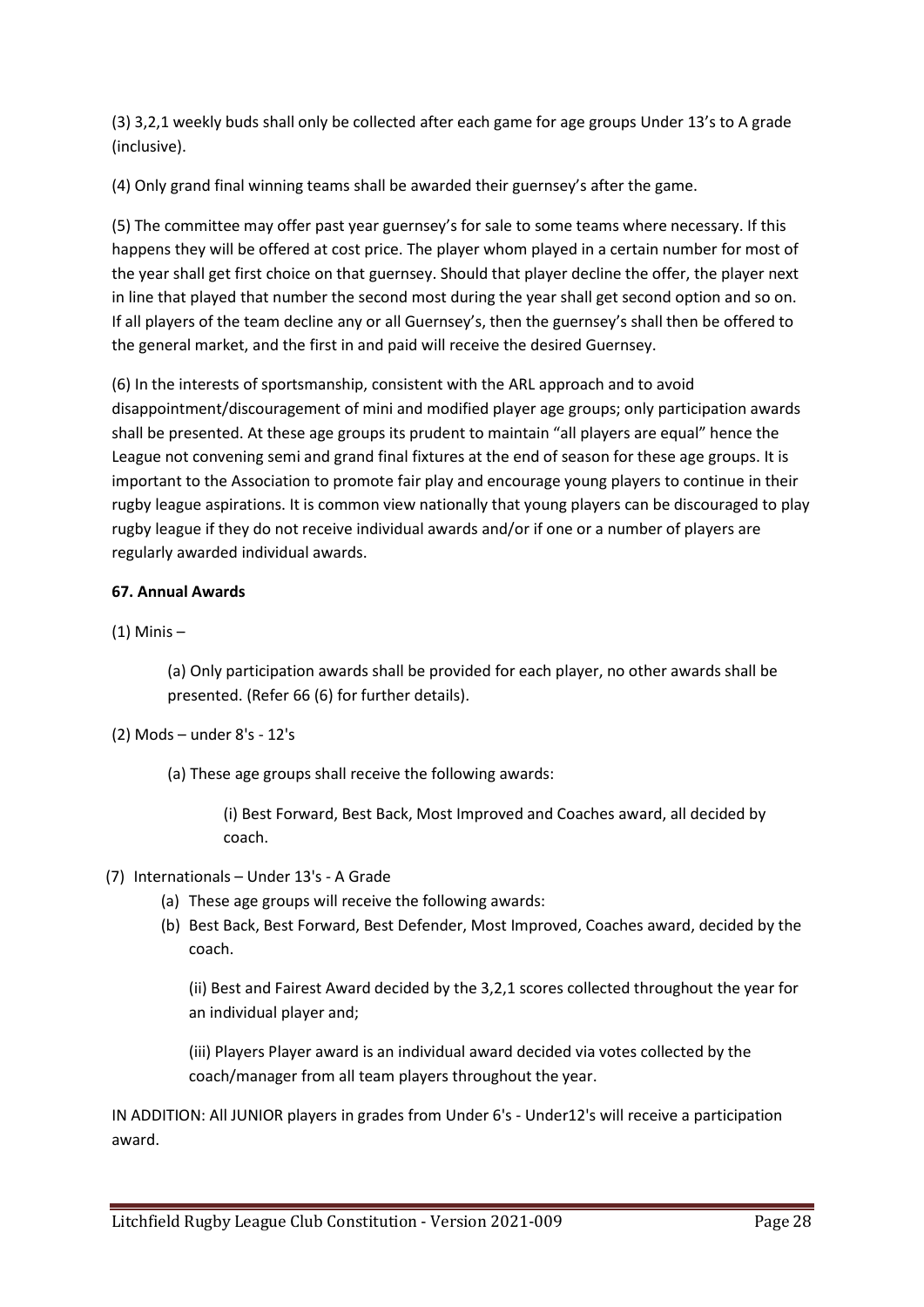### (8) 100 Senior Game Award

This award is awarded by the committee, as and when the event arises

### (9)150 Senior Game Award

This award is awarded by the committee, as and when the event arises.

### (5) 200 Senior Game Award

This award is awarded by the committee, as and when the event arises.

### (6) Other Awards:

- (1) John Alder Perpetual Award Senior Club person of the Year. This is a person that the committee determines has contributed to the club enormously throughout the year. Does not have to be a player.
- (2) Garland Medal Mod/Junior International Club person of the Year This is a junior person that the committee determines has contributed to the club enormously throughout the year. Does not have to be a player.
- (3) Ilimo Raquisia Memorial Award Reserve Grade Best and Fairest
- (4) Ron Jensen Medal Award Most Valuable Junior Player This is the player that has contributed to the club both and off the field throughout the year.
- (5) Haydn Lee Memorial Trophy U18's Best Team Man This award shall be given to the 17's or 18's grade (whichever grade is being played in the year). Awarded to the person the committee determines has contributed to the team throughout the year both on and off the field.
- (6) Stuart Goodwin Memorial Trophy U16's Best Team Man This award shall be given to the 15's or 16's grade (whichever grade is being played in the year). Awarded to the person the committee determines has contributed to the team throughout the year both on and off the field.
- (7) Troy Baker Memorial Award Most valuable A-grade senior player This is the player that contributed to the club both on and off the field throughout the year. Player to be nominated by the current A-grade coach and ratified by the current Litchfield Rugby League Club (LRLC) committee.
- (8) Litchfield Bears Women in League Awards Most Valuable Senior Women's player. This is the player that contributed to the club both on and off the field throughout the year. Player to be nominated by the Senior Women's coach and ratified by the presiding Litchfield Rugby League Club (LRLC) Committee.
- (9) Cale Stewart / Yound Goodwin Mini/Mod/Junior. This will be presented to the person who showed the most passion, determination, and unwillingness to give up through-out the season.

### **68. Junior team selection schedule**

The Junior Team Selection Schedule will be subject to input from Club Members with a consultation period not exceeding 28 days. The final decision will be by majority vote of the LRLC committee.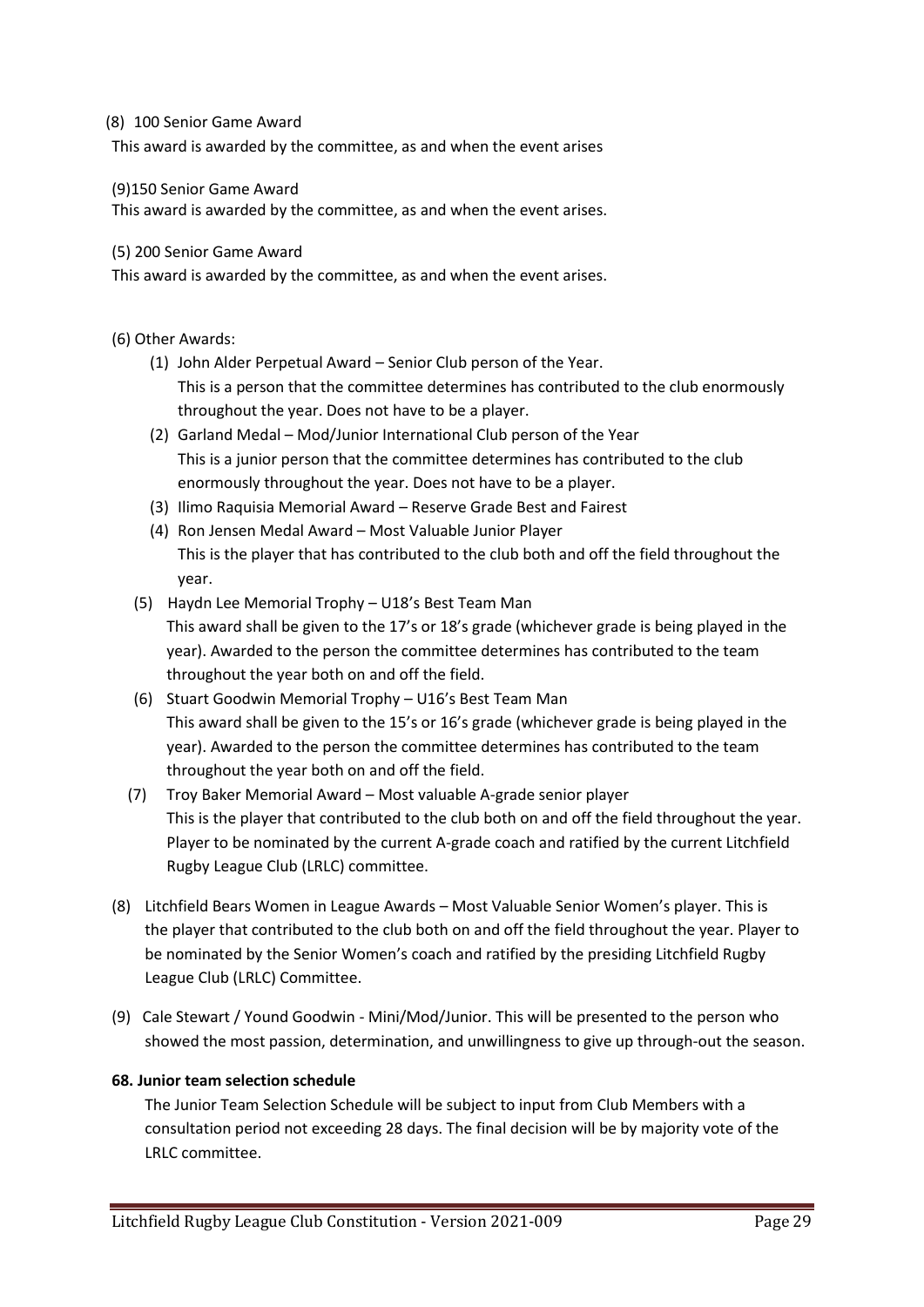### **69. Sub Committee/s Terms of Reference (TOR)**

- a. Subcommittee/s may only be formed and disbanded by the committee,
- b. Subcommittee/s leaders may only be endorsed and shall be subject to approval of the presiding committee,
- c. When any subcommittee is formed, the members of any such committee/s shall read and understand and be bound by this constitution, and specifically this Clause 69 Subcommittee/s Terms of Reference,
- d. The Committee shall preside over all business and other dealings or activities of any subcommittee/s,
- e. Pursuant to Clause 37(5) herein, any Subcommittee/s shall provide and/or surrender all and any records, to the committee as required or directed,
- f. Any Subcommittee/s shall surrender all and any records, documents, monies, assets or other such things that are owned and/or belong to the club, within five (5) calendar days, to the committee as required herein or directed,
- g. Any assets not returned to the committee Pursuant to Clause 69(e) shall be guilty of any offence, and will be reported to the Police. The value of any non-returned assets shall become a debt due and payable to the club,
- h. Subcommittee/s shall **not** open any banking or other such accounts with any financial institution. Should any separate accounts be needed, the committee shall open and be signatory to all and any accounts.
- i. Subcommittee/s shall not approve or commit the club to any loan, disbursement (financial, in goods, in kind or otherwise) and/or obligate the club in any way without having obtained written approval to do so from the committee. Any subcommittee/s and its/their members shall become liable for any such commitment/s without written authority to make such commitments.
- j. Any subcommittee/s and/or member/s representing the club, shall act and behave in a responsible, courteous and professional manner, not bring the club into disrepute and shall be bound to and required to adhere to all requirements set out in this constitution as though they were a committee member, and
- k. Any subcommittee/s and/or member/s bringing the club into disrepute shall be subject to disciplinary action, which shall be adjudicated by the committee, pursuant to this constitution. Penalties may include, but not be limited to; removal from any such subcommittee/s, suspension, revocation of membership, legal action or other such action as the committee thinks fit.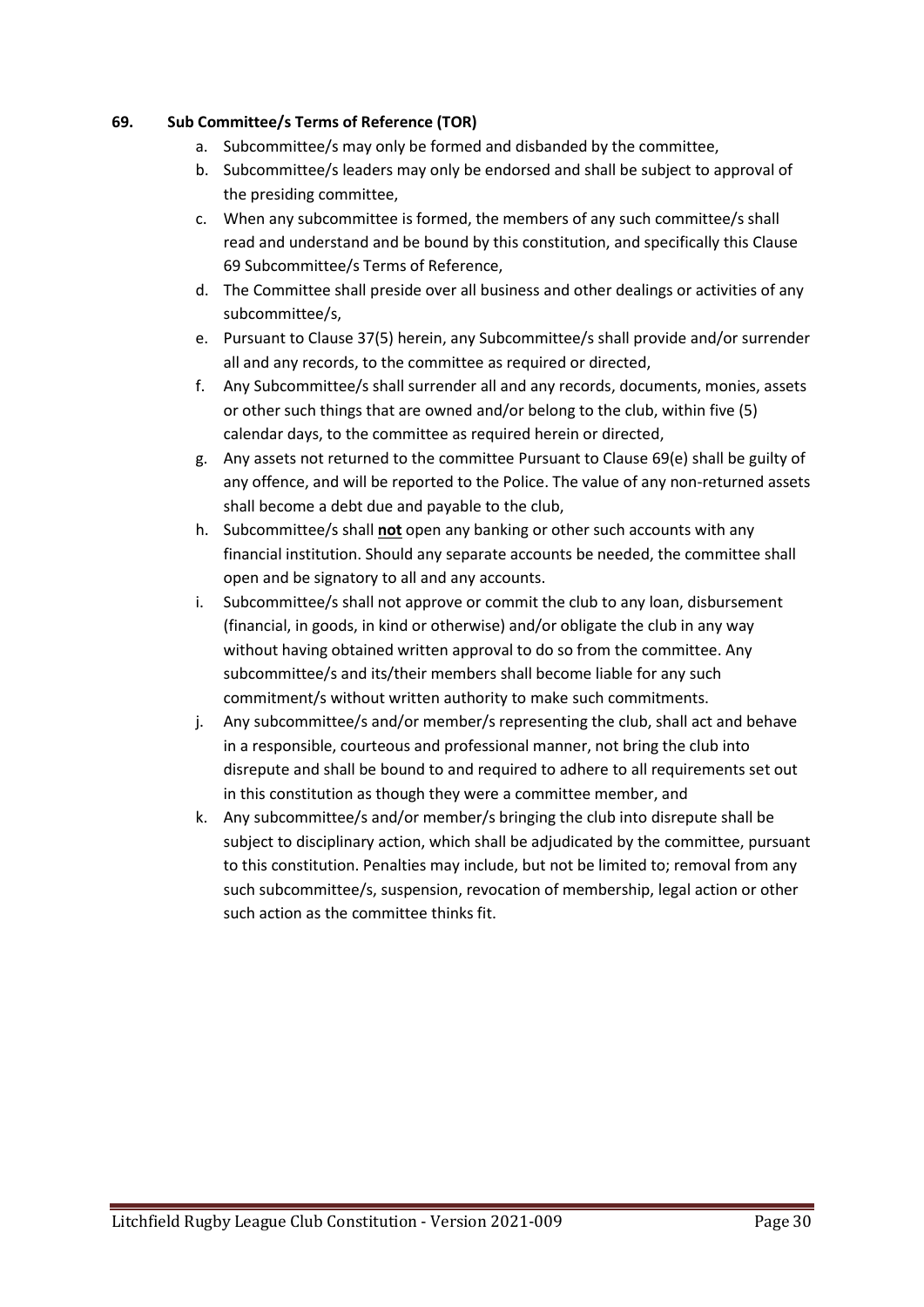### 70. **Life Members**

### **(1) Nomination**

Nominations for election to life membership must:

(a) Be made in writing

(b) Bear the signature of the proposer and seconder, both of whom must be eligible voting members

(c) Be accompanied by the written consent of the nominee (which may be endorsed on the form of the nomination)

(d) Include a statement by the proposer as to the nominee's qualifications for election AND

(e) Be delivered to the Litchfield Rugby League Club Inc. Secretary prior to the Annual General Meeting each year

### **(2) Consideration**

(a) The following persons shall be eligible to become Life Members of Litchfield Rugby League Club Inc.

(i) A Member who has completed ten years as a player and/or volunteer for the Litchfield Rugby League Club Inc.

(ii) A Player who has played 200 senior games for the Association shall automatically be "Eligible for Consideration to become life members" (Game Total includes games played for the Northern Territory Institute of Sport (NTIS) whilst also registered as a Litchfield Bears Registered Player)..

(iii) A Member who has served on the Committee of the Litchfield Rugby League Club Inc. in excess of ten years; or

(iv) A Member whom a 75% majority of the Committee consider should, having regard to his or her exceptional service to the Litchfield Rugby League Club Inc. in any capacity, be eligible for election as a Life Member,

(b) (i) Each Member nominated in accordance with **clause (1)** that is eligible to become a Life Member in accordance with **clause (2)** must be approved by the Committee for further consideration: and

(ii) If there are no more than two nominees approved by the Committee for further consideration in accordance with clause **(2) (b) (i)** then those nominees must be submitted for election by special resolution of the Club Members at the next Annual General Meeting (c) If more than two nominees are approved by the Committee for further consideration in accordance with clause **(2) (b) (i),** the Committee may conduct a ballot to determine which two nominees only may be submitted for election by special resolution at the next Annual General Meeting.

### **(3) Election**

At an Annual General Meeting, a nominee for election to life membership of the Litchfield Rugby League Club Inc. is not entitled to be present whilst the meeting is considering the special resolution for their election.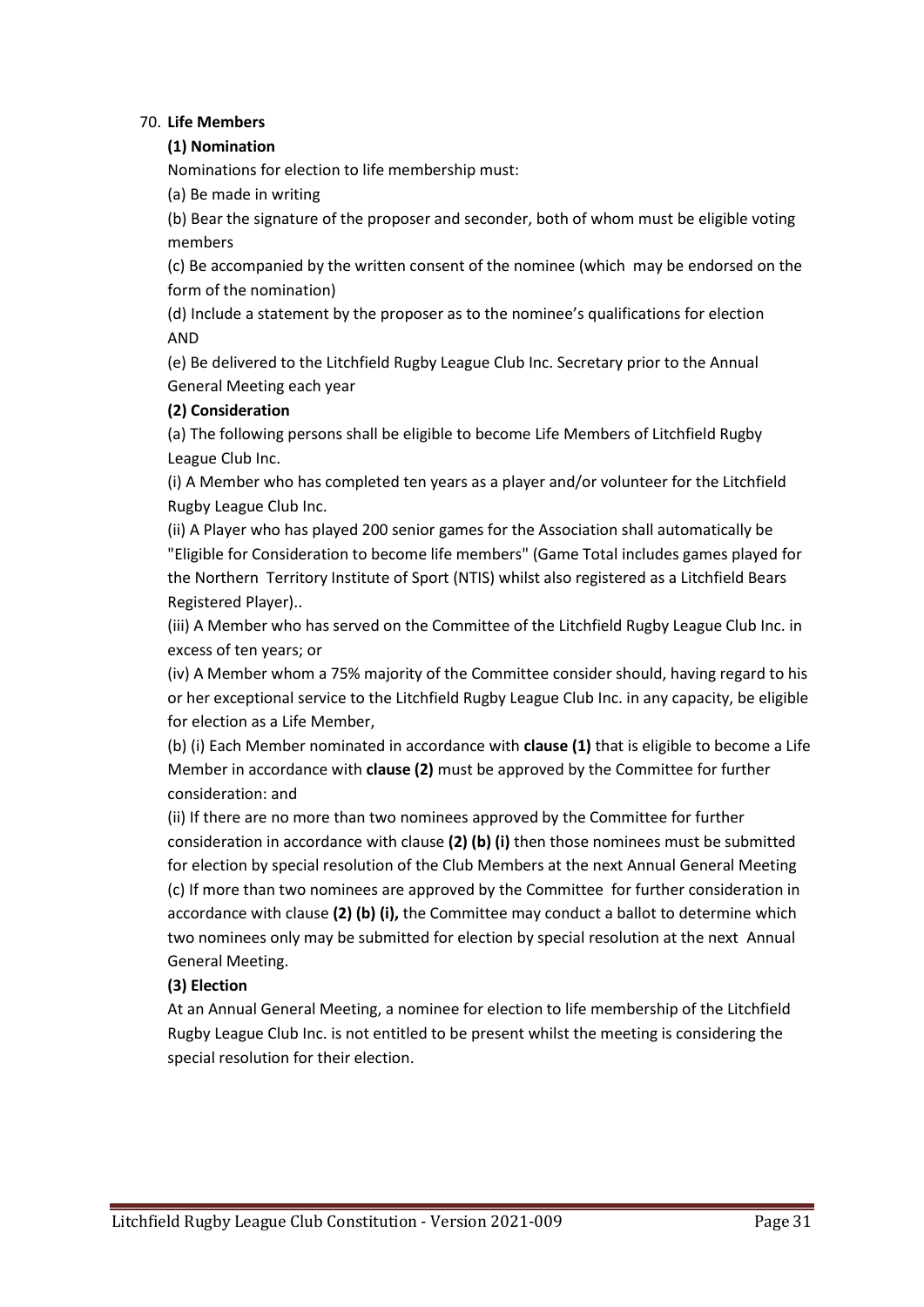# Schedule to the Constitution

# **Part 1 – Mandatory details**

# **Name (Clause 1)**

The name of the incorporated Association is;

Litchfield Rugby League Club Incorporated.

[*The name of an incorporated association is the name of the association followed by the word "Incorporated". Refer Schedule 1 of the Associations Regulations for Unauthorised Names*.]

### **Objects and purposes (Clause 2**)

The object and purposes of the Association are as follows:

- (a) The promotion of all sport and in particular the sport of Rugby League
- (b) The pursuit of all lawful means for the furtherance of the Association and the sport of Rugby League

### **Minimum number of members (Clause 3)**

The Association must have at least ……..10…..members.

[*Under Section 26 of the Act an incorporated association must not have less than 5 members*.]

### **Quorum at general meetings (Clause 49)**

At a general meeting ….5….. members present in person constitutes a quorum.

*[Insert a number or fraction or percentage of total membership]*

### **Financial year (Clause 53)**

The financial year of the Association is the period of 12 months ending on ..31<sup>st</sup> October.....

*[Insert day and month, e.g."30 June".]*